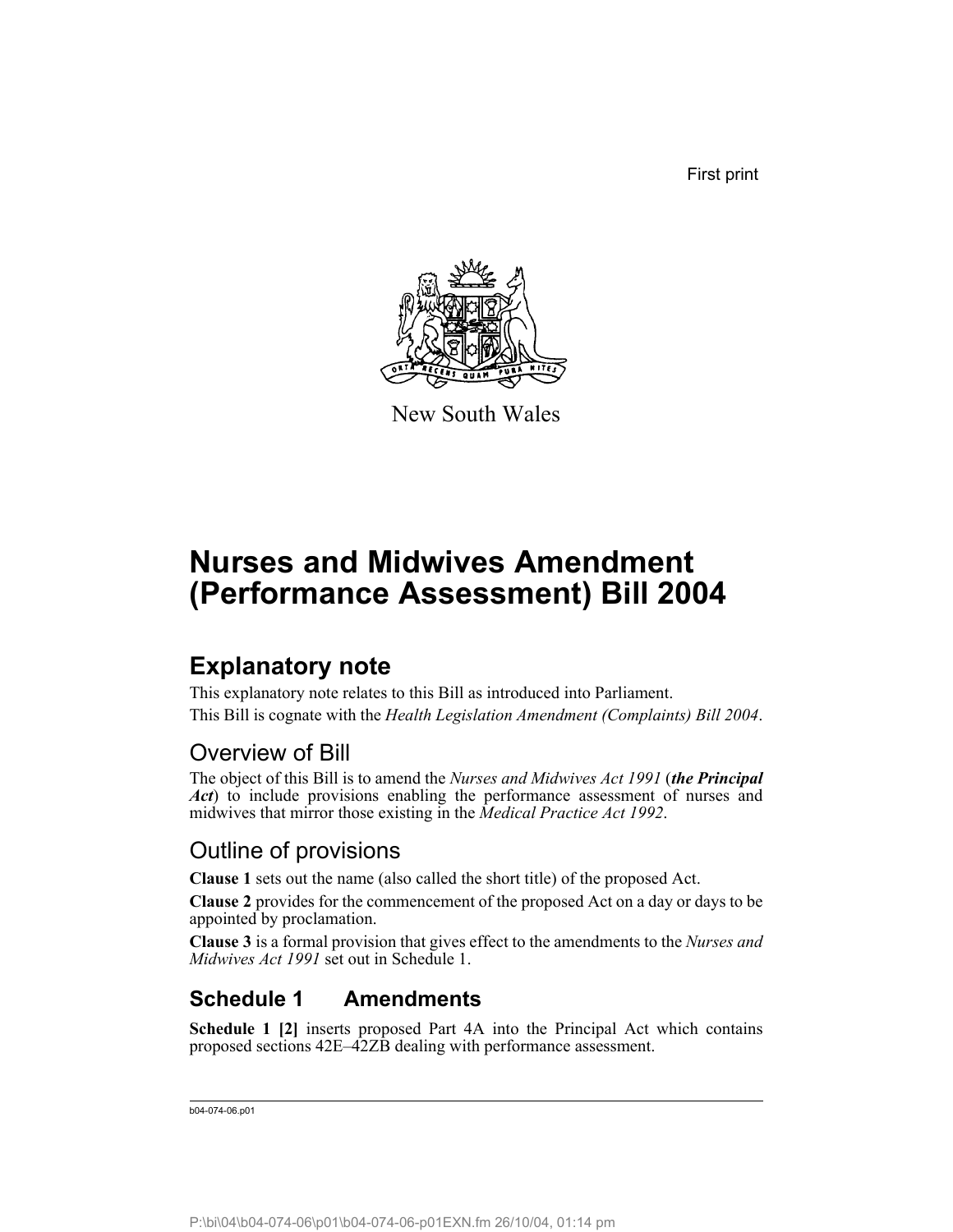Explanatory note

**Proposed section 42E** contains a definition of *professional performance*, being the knowledge, skill or care possessed and applied by the nurse or midwife in the practice of nursing or midwifery.

**Proposed section 42F** contains a definition of *unsatisfactory* professional performance, being performance below the standard reasonably expected of a nurse or midwife of an equivalent level of training or experience.

**Proposed section 42G** enables the Nurses and Midwives Board (*the Board*) to have the professional performance of a nurse or midwife assessed under the proposed Part if a matter comes to the Board's attention that indicates that the nurse's or midwife's professional performance is unsatisfactory.

**Proposed section 42H** provides that professional performance raising certain serious questions may not be the subject of performance assessment.

**Proposed section 42I** enables a person (if the person is identified) to notify a matter to the Board if the person thinks that the professional performance of a nurse or midwife is unsatisfactory.

**Proposed section 42J** enables the Health Care Complaints Commission to refer a matter to the Board if the Commission thinks that the professional performance of a nurse or midwife is unsatisfactory.

**Proposed section 42K** provides that the professional performance of a nurse or midwife referred for performance assessment is to be assessed by one or more assessors.

**Proposed section 42L** requires the Board to inform a nurse or midwife if the Board decides to have his or her performance assessed.

**Proposed section 42M** requires an assessor to conduct the assessment and report to the Board on the assessment.

**Proposed section 42N** sets out the options that the Board has following assessment. This includes taking no further action, requiring a Performance Review Panel to conduct a review of the professional performance concerned, making a complaint, referring the matter to an Impairment Panel or giving counselling.

**Proposed section 42O** requires a Performance Review Panel to conduct a review of the professional performance of a nurse or midwife if required to do so by the Board.

**Proposed section 42P** prevents a Performance Review Panel conducting a review of the professional performance of a nurse or midwife if the Health Care Complaints Commission is investigating a complaint against the nurse or midwife.

**Proposed section 42Q** requires a Performance Review Panel to terminate the review of the professional performance of a nurse or midwife and refer the matter to the Board if it forms an opinion that certain serious issues are raised or there is a prima facie case of professional misconduct or unsatisfactory professional conduct.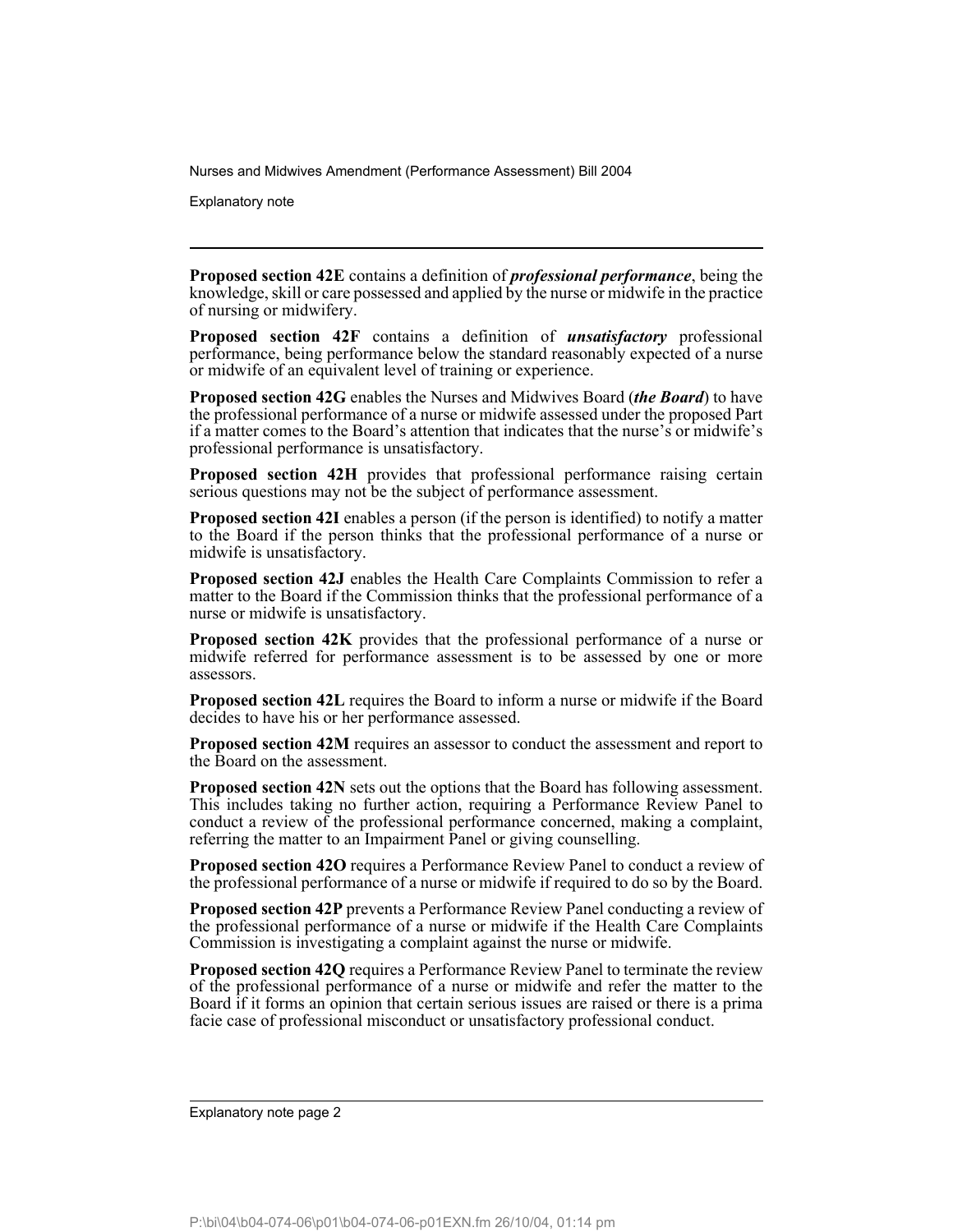Explanatory note

**Proposed section 42R** provides that a Performance Review Panel may make recommendations to the Board as to certain specified action to take in relation to the nurse or midwife concerned.

**Proposed section 42S** provides that a Performance Review Panel can also direct that the nurse's or midwife's professional performance be re-assessed at a future date.

**Proposed section 42T** requires a Performance Review Panel to provide a written statement of its decision on the performance review to the nurse or midwife concerned and the Board.

**Proposed section 42U** enables a Performance Review Panel to exclude certain confidential information from the statement of its decision.

**Proposed section 42V** requires the Board to monitor whether any orders made by a Performance Review Panel are being complied with.

**Proposed section 42W** gives effect to proposed Schedule 2A which contains provisions relating to performance assessment outlined below.

**Proposed section 42X** provides for the establishment of Performance Review Panels.

**Proposed section 42Y** provides for a decision of a majority of members of a Performance Review Panel to be the decision of the Panel.

**Proposed section 42Z** enables the Board to appoint suitably qualified persons as assessors.

**Proposed section 42ZA** enables a nurse or midwife who has been the subject of a performance review by a Panel to appeal to the Nurses and Midwives Tribunal. Such an appeal is to be dealt with by way of a rehearing.

**Proposed section 42ZB** enables a nurse or midwife who is the subject of a performance review by a Performance Review Panel to appeal to the Chairperson or Deputy Chairperson of the Nurses and Midwives Tribunal on a point of law.

**Schedule 1 [9]** inserts proposed Schedule 2A into the Principal Act which contains further provisions relating to performance assessments.

Part 1 of proposed Schedule 2A gives assessors certain powers, including powers of entry to premises and inspection of premises and equipment and powers to ask questions and require the production of substances and records. The powers of assessors also include requiring a nurse or midwife to take part in an assessment exercise. The proposed Part creates certain offences for obstructing assessors in the performance of their functions, furnishing false information and impersonating assessors. The proposed Part provides that an assessor's report to the Board or a Performance Review Panel is not admissible in civil proceedings without consent.

Part 2 of proposed Schedule 2A contains provisions in relation to the conduct of a performance review by a Performance Review Panel. A Panel may summon witnesses and take evidence, obtain documents, seek reports from experts and gain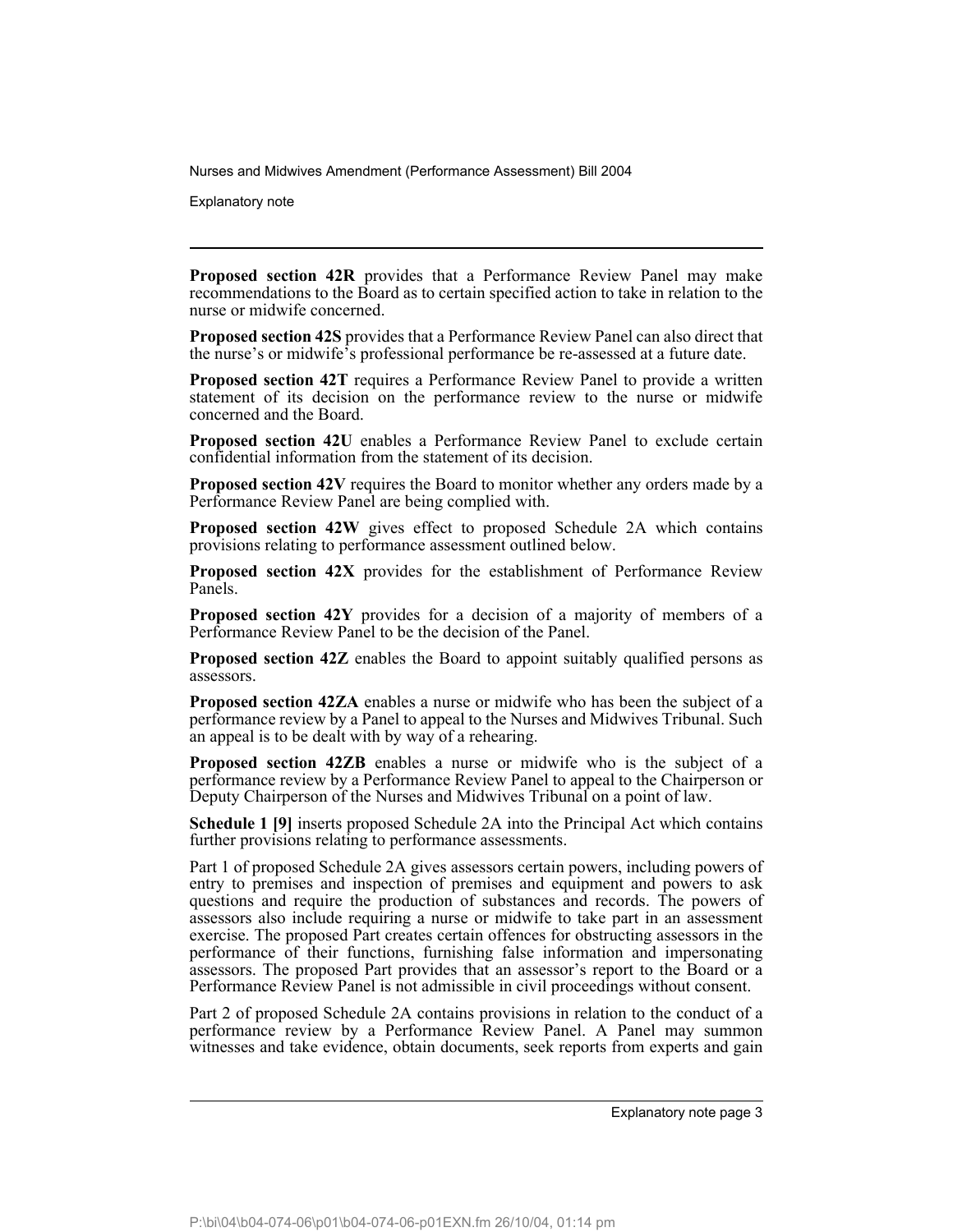Explanatory note

assistance from assessors. The nurse or midwife concerned is entitled to make representations to the Panel and the Panel may allow affected third parties to make submissions.

**Schedule 1 [1] and [3]–[8]** make consequential amendments.

**Schedule 1 [10]** enables regulations to be made of a savings or transitional nature consequent on the enactment of the proposed Act.

Explanatory note page 4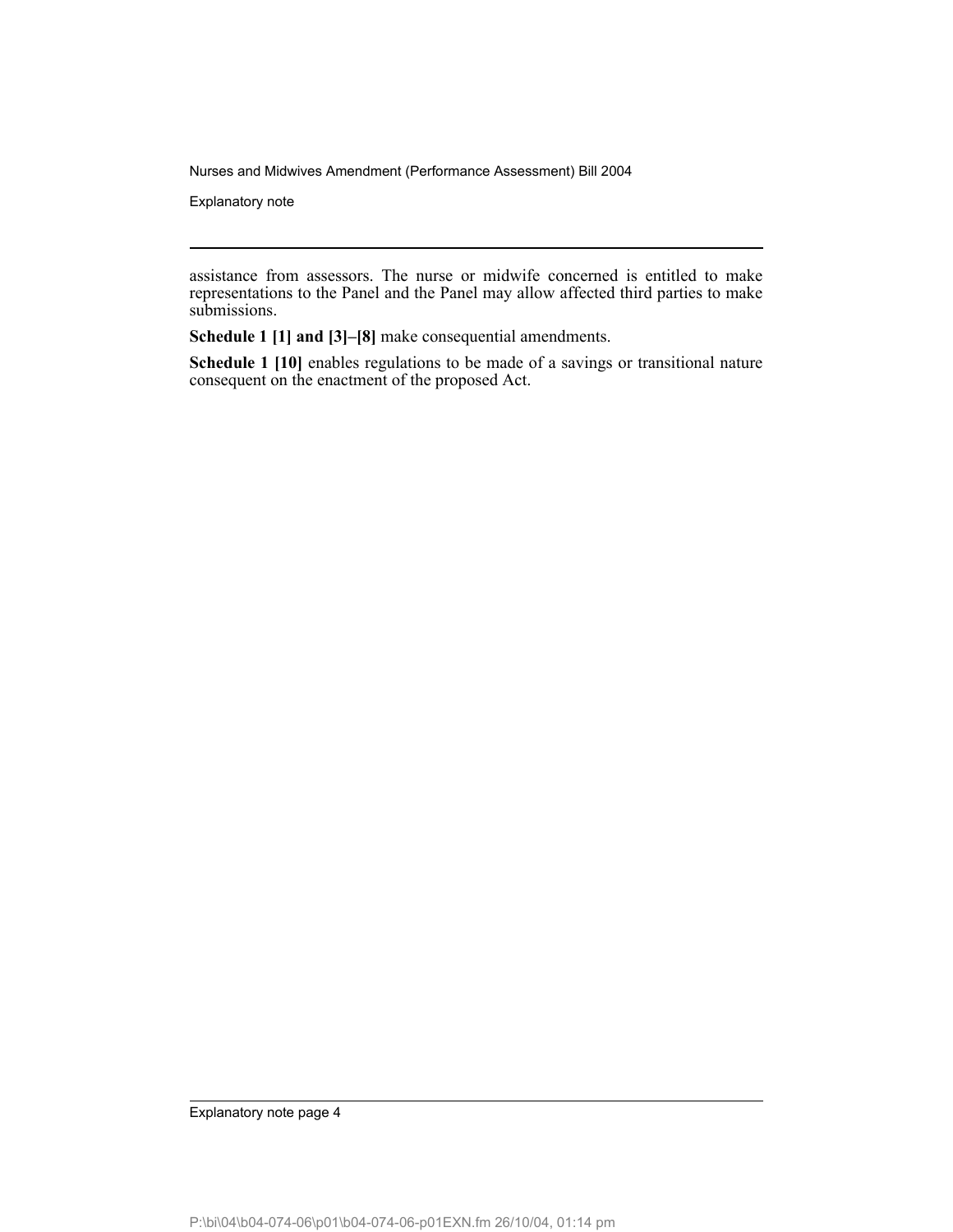First print



New South Wales

# **Nurses and Midwives Amendment (Performance Assessment) Bill 2004**

## **Contents**

|                                                | Page                                    |
|------------------------------------------------|-----------------------------------------|
| Name of Act                                    |                                         |
|                                                |                                         |
| Amendment of Nurses and Midwives Act 1991 No 9 |                                         |
|                                                |                                         |
|                                                | 2 Commencement<br>Schedule 1 Amendments |

b04-074-06.p01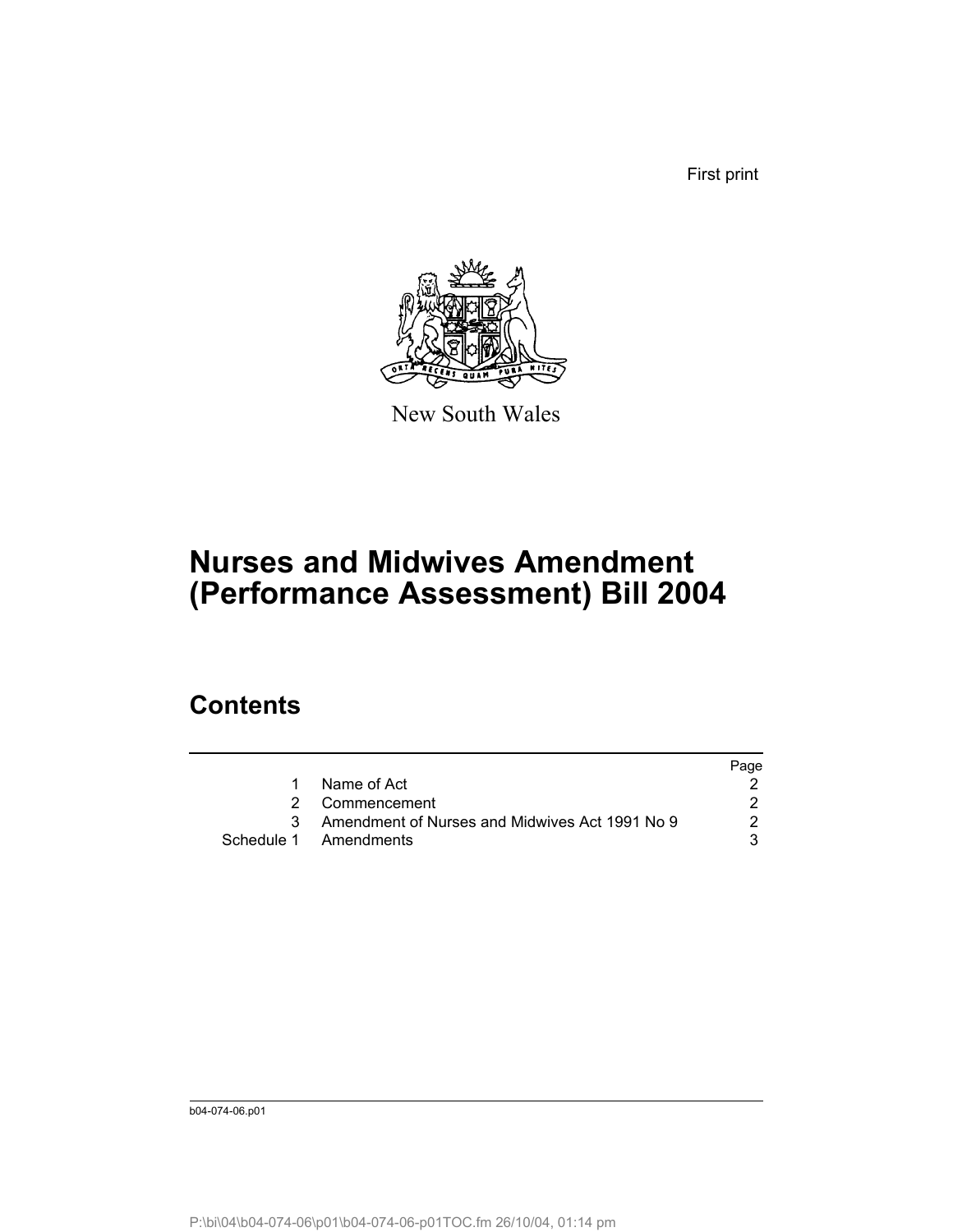**Contents** 

Page

Contents page 2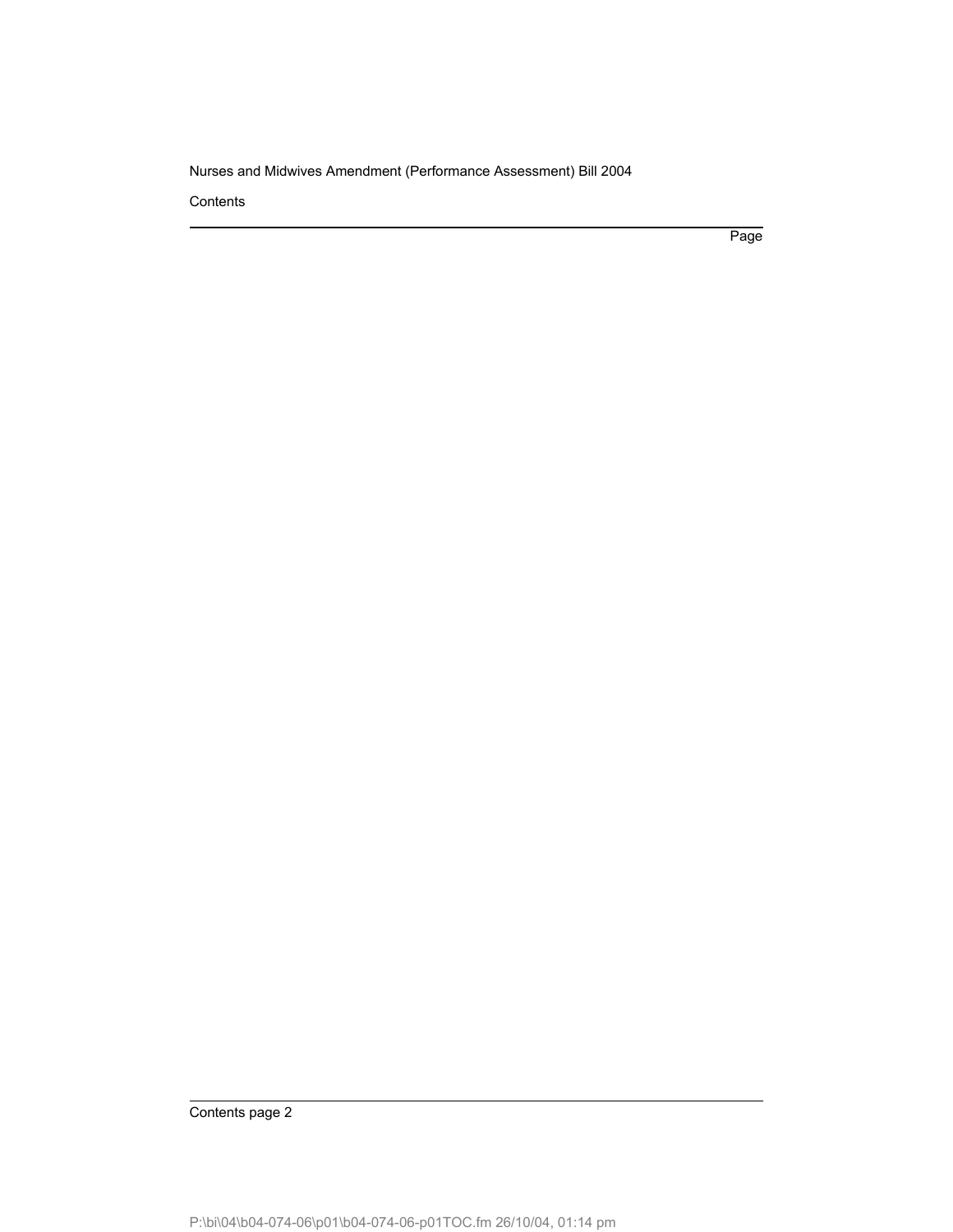

New South Wales

No , 2004

### **A Bill for**

An Act to amend the *Nurses and Midwives Act 1991* with respect to the performance assessment of the professional performance of nurses and midwives; and for other purposes.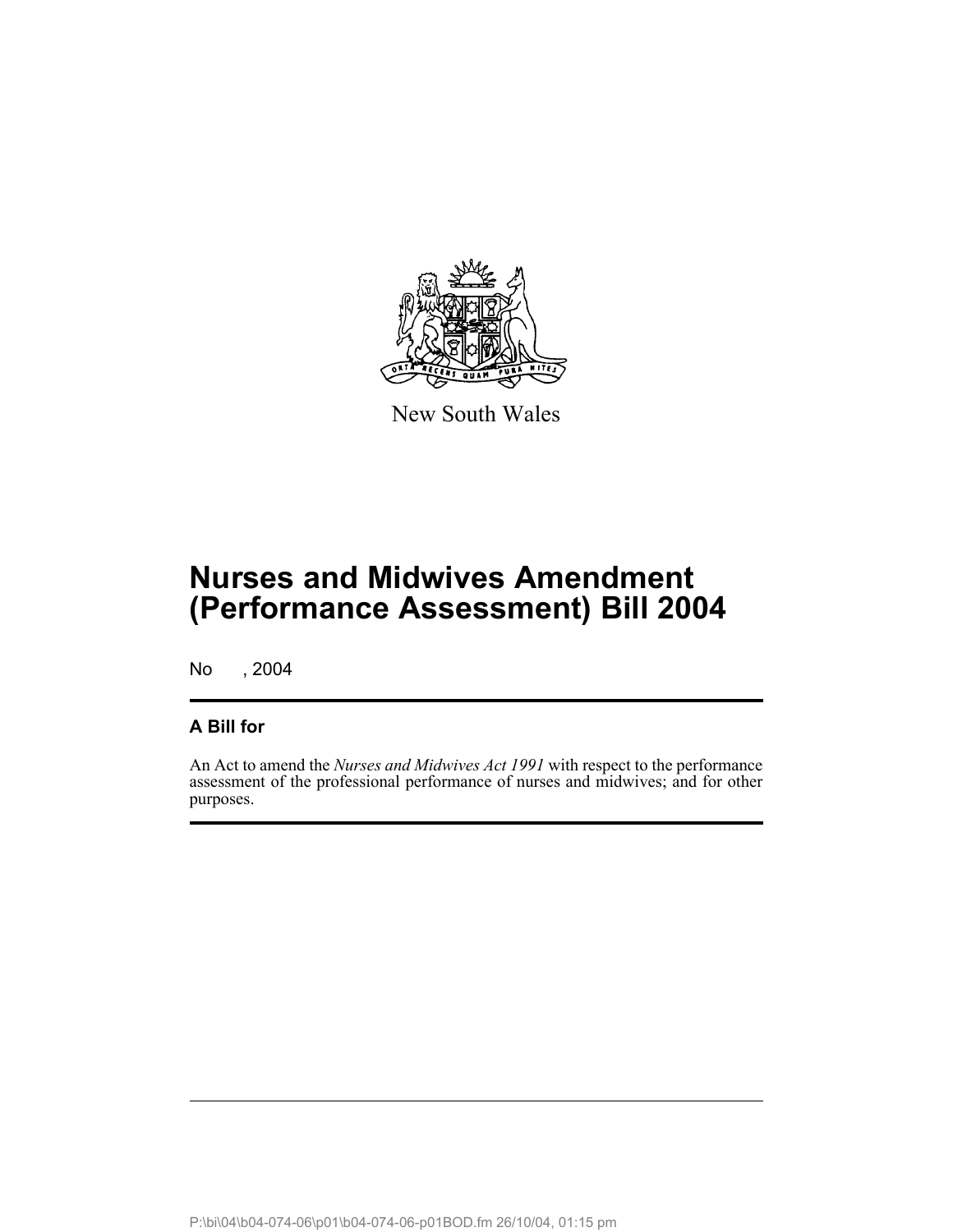<span id="page-7-1"></span><span id="page-7-0"></span>

| The Legislature of New South Wales enacts: |                                                                                     |                     |  |  |
|--------------------------------------------|-------------------------------------------------------------------------------------|---------------------|--|--|
| 1                                          | Name of Act                                                                         | 2                   |  |  |
|                                            | This Act is the Nurses and Midwives Amendment (Performance<br>Assessment) Act 2004. | 3<br>$\overline{4}$ |  |  |
| 2                                          | Commencement                                                                        | 5                   |  |  |
|                                            | This Act commences on a day or days to be appointed by proclamation.                | 6                   |  |  |
| 3                                          | Amendment of Nurses and Midwives Act 1991 No 9                                      | 7                   |  |  |
|                                            | The Nurses and Midwives Act 1991 is amended as set out in Schedule 1.               | 8                   |  |  |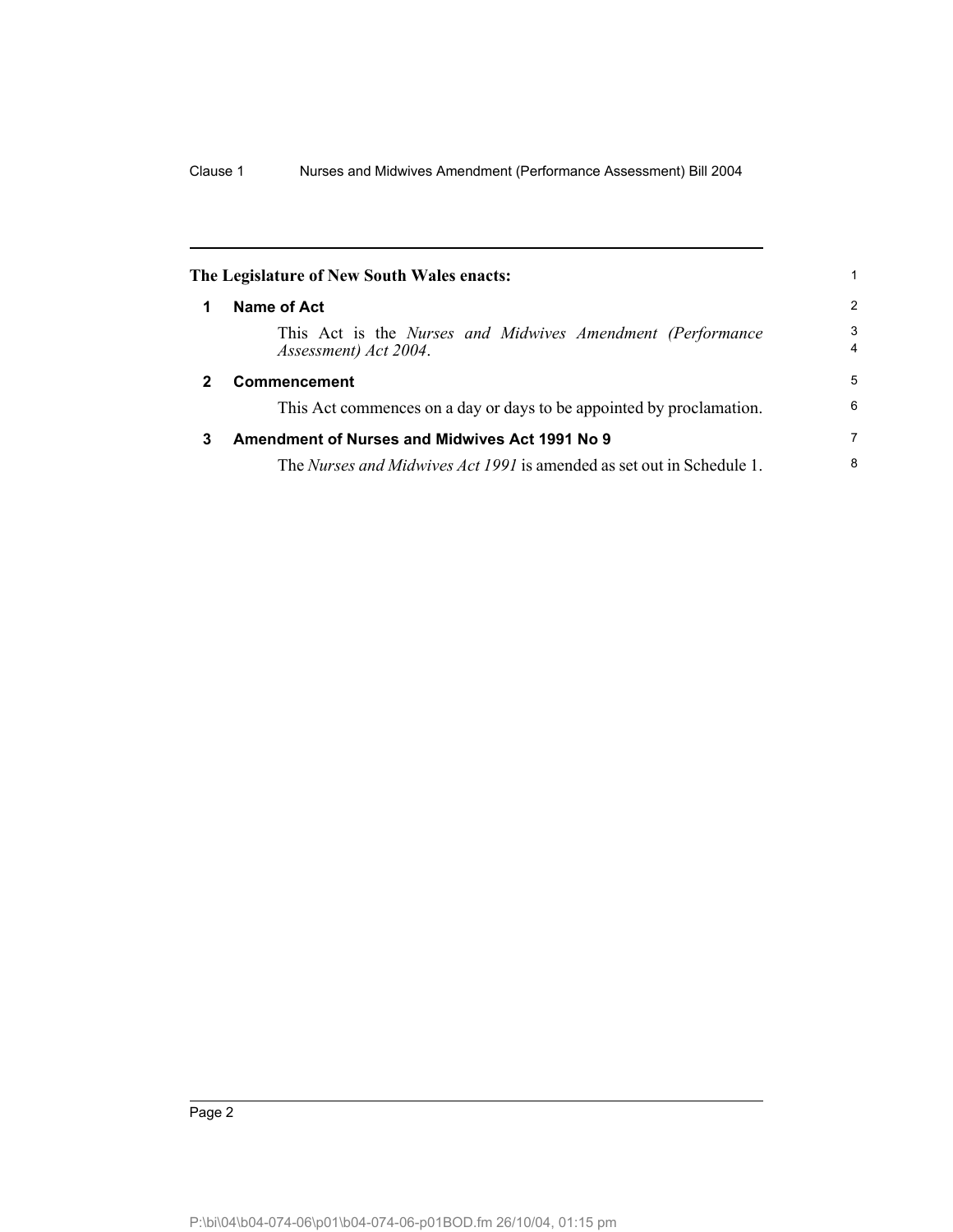Amendments Schedule 1

1

## <span id="page-8-0"></span>**Schedule 1 Amendments**

|     |         | (Section 3)                                                                                                                                                                                                                                                                                                                                                                                                             | $\overline{2}$                         |
|-----|---------|-------------------------------------------------------------------------------------------------------------------------------------------------------------------------------------------------------------------------------------------------------------------------------------------------------------------------------------------------------------------------------------------------------------------------|----------------------------------------|
| [1] |         | <b>Section 3 Definitions</b>                                                                                                                                                                                                                                                                                                                                                                                            | 3                                      |
|     |         | Insert in alphabetical order in section $3(1)$ :                                                                                                                                                                                                                                                                                                                                                                        | 4                                      |
|     |         | <i>assessor</i> means a person appointed as an assessor under<br>Division 6 of Part 4A.                                                                                                                                                                                                                                                                                                                                 | 5<br>6                                 |
|     |         | <b>Performance Review Panel means a Performance Review Panel</b><br>constituted under Division 6 of Part 4A.                                                                                                                                                                                                                                                                                                            | $\overline{7}$<br>8                    |
| [2] | Part 4A |                                                                                                                                                                                                                                                                                                                                                                                                                         | 9                                      |
|     |         | Insert after Part $4$                                                                                                                                                                                                                                                                                                                                                                                                   | 10                                     |
|     |         | <b>Part 4A Performance assessment</b>                                                                                                                                                                                                                                                                                                                                                                                   | 11                                     |
|     |         | <b>Division 1</b><br><b>Preliminary</b>                                                                                                                                                                                                                                                                                                                                                                                 | 12                                     |
|     | 42E     | Meaning of "professional performance"                                                                                                                                                                                                                                                                                                                                                                                   | 13                                     |
|     |         | For the purposes of this Part, a reference to the <i>professional</i><br><i>performance</i> of a nurse or midwife is a reference to the<br>knowledge, skill or care possessed and applied by the nurse or<br>midwife in the practice of nursing or midwifery.                                                                                                                                                           | 14<br>15<br>16<br>17                   |
|     | 42F     | Meaning of "unsatisfactory" in relation to professional<br>performance                                                                                                                                                                                                                                                                                                                                                  | 18<br>19                               |
|     |         | For the purposes of this Part, the professional performance of a<br>nurse or midwife is <i>unsatisfactory</i> if it is below the standard<br>reasonably expected of a nurse or midwife of an equivalent level<br>of training or experience.                                                                                                                                                                             | 20<br>21<br>22<br>23                   |
|     |         | <b>Division 2</b><br>Board may obtain performance assessment                                                                                                                                                                                                                                                                                                                                                            | 24                                     |
|     | 42G     | Power to obtain assessment                                                                                                                                                                                                                                                                                                                                                                                              | 25                                     |
|     |         | The Board may have the professional performance of a nurse or<br>midwife assessed under this Part if any matter comes to its<br>attention that indicates that the professional performance of the<br>nurse or midwife, or any aspect of the nurse's or midwife's<br>professional performance, is unsatisfactory. This is not limited to<br>matters that are the subject of a complaint or notification to the<br>Board. | 26<br>27<br>28<br>29<br>30<br>31<br>32 |

Page 3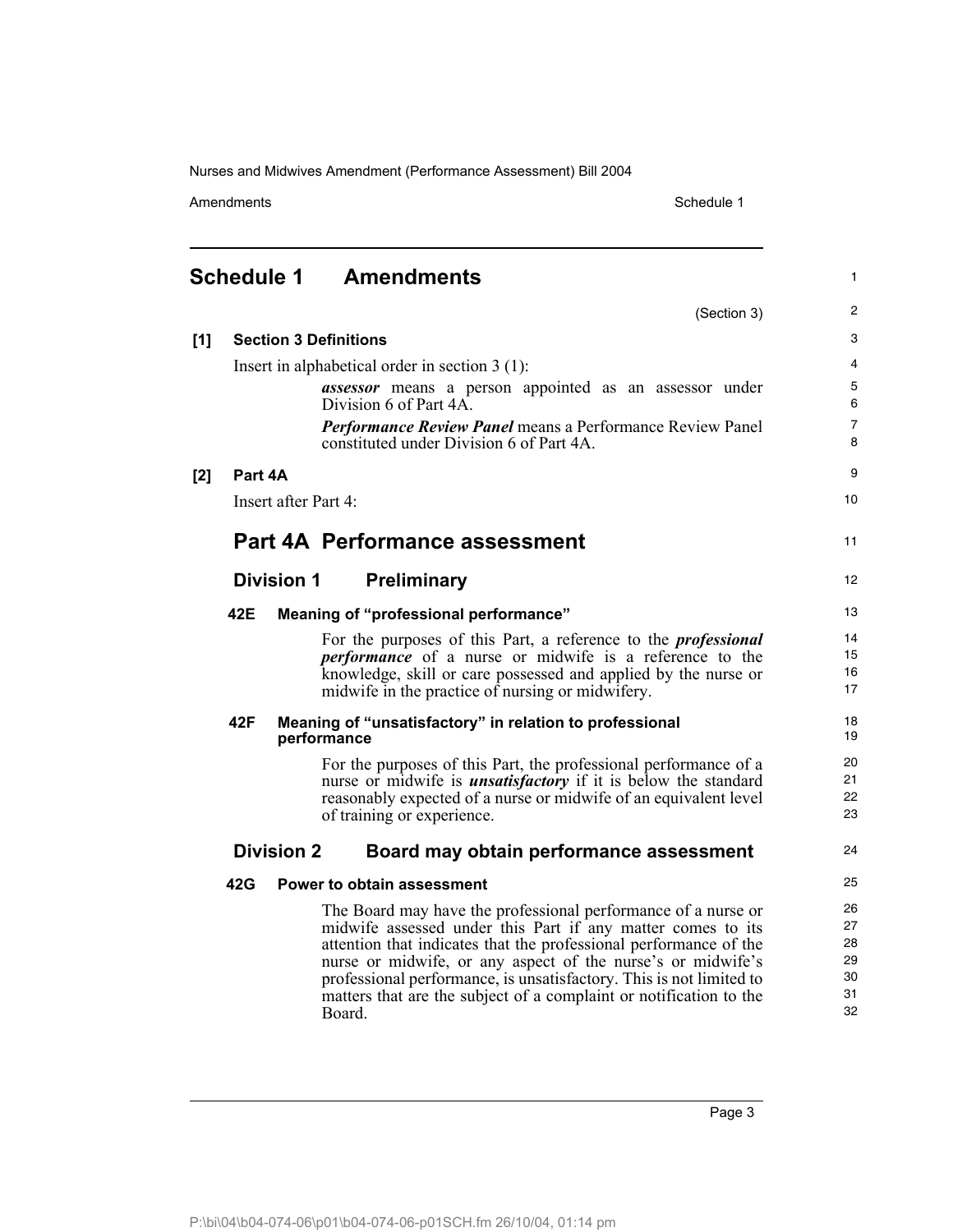| 42H |                   | Serious matters not to be referred for assessment                                                                                                                                                                                                                                                                                                                                                                      | 1                                |
|-----|-------------------|------------------------------------------------------------------------------------------------------------------------------------------------------------------------------------------------------------------------------------------------------------------------------------------------------------------------------------------------------------------------------------------------------------------------|----------------------------------|
|     | (1)               | The Board must not have the professional performance of a nurse<br>or midwife assessed under this Part if a matter giving rise to the<br>proposed assessment:                                                                                                                                                                                                                                                          | $\overline{c}$<br>3<br>4         |
|     |                   | raises a significant issue of public health or safety, or<br>(a)                                                                                                                                                                                                                                                                                                                                                       | 5                                |
|     |                   | raises a prima facie case of professional misconduct by the<br>(b)<br>nurse or midwife, or unsatisfactory professional conduct<br>by the nurse or midwife.                                                                                                                                                                                                                                                             | 6<br>$\overline{7}$<br>8         |
|     | (2)               | Any such matter is to be dealt with as a complaint.                                                                                                                                                                                                                                                                                                                                                                    | 9                                |
| 421 | matters           | Persons may notify the Board of professional performance                                                                                                                                                                                                                                                                                                                                                               | 10<br>11                         |
|     | (1)               | A person may notify the Board of any matter that the person<br>thinks indicates that the professional performance of a nurse or<br>midwife is unsatisfactory.                                                                                                                                                                                                                                                          | 12<br>13<br>14                   |
|     | (2)               | The Board is not to have the professional performance of the<br>nurse or midwife concerned assessed on the basis of that<br>notification if it is made anonymously.                                                                                                                                                                                                                                                    | 15<br>16<br>17                   |
|     |                   | Note. A complaint can be made by any person (see section 44). The<br>complaint must be in writing and contain particulars of the allegations on<br>which it is founded (see section 44). A complaint can be treated by the<br>Board as a performance assessment matter (see section 45), but the<br>Board must consult with the Commission before taking any action with<br>respect to the complaint (see section 46). | 18<br>19<br>20<br>21<br>22<br>23 |
| 42J |                   | Commission may refer professional performance matters to Board                                                                                                                                                                                                                                                                                                                                                         | 24                               |
|     | (1)               | If the Commission becomes aware of any matter that the<br>considers<br>Commission<br>indicates that the professional<br>performance of a nurse or midwife is unsatisfactory, the<br>Commission may refer the matter to the Board.                                                                                                                                                                                      | 25<br>26<br>27<br>28             |
|     | (2)               | This section does not affect the functions of the Board in relation<br>to a complaint made to the Commission or a matter referred to the<br>Commission for investigation.                                                                                                                                                                                                                                              | 29<br>30<br>31                   |
|     | <b>Division 3</b> | Assessment of professional performance by<br>assessor                                                                                                                                                                                                                                                                                                                                                                  | 32<br>33                         |
| 42K |                   | <b>How Board obtains an assessment</b>                                                                                                                                                                                                                                                                                                                                                                                 | 34                               |
|     |                   | The Board has the professional performance of a nurse or<br>midwife assessed by having one or more assessors conduct an<br>assessment of the nurse's or midwife's professional performance,<br>or of any particular aspect or aspects of the nurse's or midwife's<br>professional performance.                                                                                                                         | 35<br>36<br>37<br>38<br>39       |
|     |                   |                                                                                                                                                                                                                                                                                                                                                                                                                        |                                  |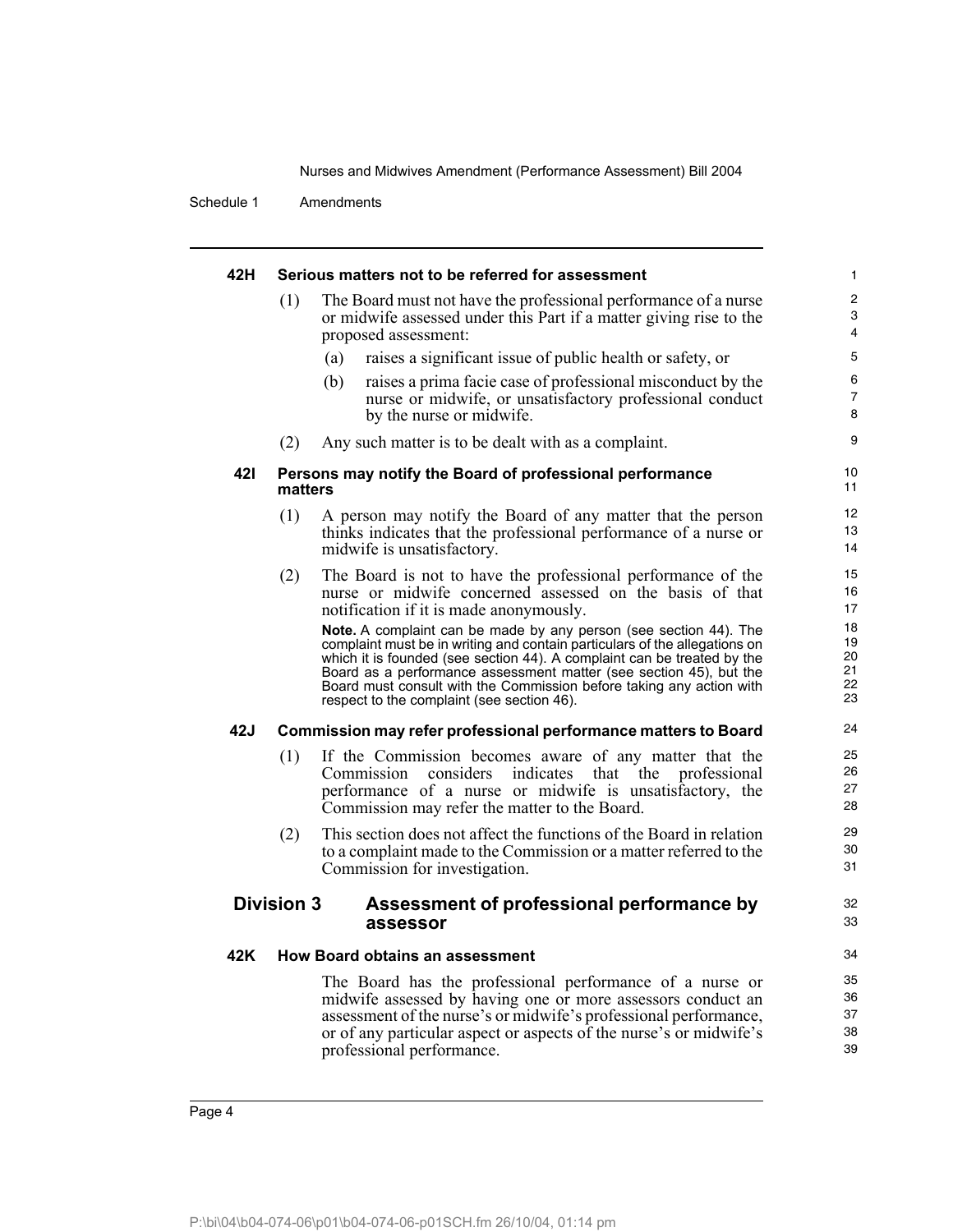Amendments Schedule 1

| 42L |     | Information to be given to nurse or midwife                                                                                                                                                                                    | $\mathbf{1}$                          |
|-----|-----|--------------------------------------------------------------------------------------------------------------------------------------------------------------------------------------------------------------------------------|---------------------------------------|
|     | (1) | As soon as practicable after deciding to have the professional<br>performance of a nurse or midwife assessed, the Board is to<br>inform the nurse or midwife in writing of that decision.                                      | $\overline{c}$<br>3<br>$\overline{4}$ |
|     | (2) | The information given to the nurse or midwife is to include the<br>following:                                                                                                                                                  | 5<br>6                                |
|     |     | (a)<br>details of the matter or matters that gave rise to the<br>assessment.                                                                                                                                                   | $\overline{7}$<br>8                   |
|     |     | (b)<br>information about how the performance assessment<br>process under this Part works.                                                                                                                                      | 9<br>10                               |
| 42M |     | Report and recommendations by assessor                                                                                                                                                                                         | 11                                    |
|     | (1) | An assessor who is required by the Board to conduct an<br>assessment of a nurse's or midwife's professional performance is<br>$\mathsf{to}$ :                                                                                  | 12<br>13<br>14                        |
|     |     | (a)<br>conduct an assessment of the nurse's or midwife's<br>professional performance, and                                                                                                                                      | 15<br>16                              |
|     |     | (b)<br>report in writing on that assessment to the Board.                                                                                                                                                                      | 17                                    |
|     | (2) | The report is to include such recommendations as the assessor<br>considers appropriate.                                                                                                                                        | 18<br>19                              |
|     | (3) | If more than one assessor is appointed to assess the professional<br>performance of a nurse or midwife, the report may be made<br>jointly or separately, but in any case is to be made in the manner<br>directed by the Board. | 20<br>21<br>22<br>23                  |
| 42N |     | Action that may be taken by Board                                                                                                                                                                                              | 24                                    |
|     | (1) | After receiving the report of an assessor, the Board may:                                                                                                                                                                      | 25                                    |
|     |     | determine that no further action should be taken in respect<br>(a)<br>of the nurse or midwife concerned, or                                                                                                                    | 26<br>27                              |
|     |     | require a Performance Review Panel to conduct a review<br>(b)<br>of the professional performance of the nurse or midwife, or                                                                                                   | 28<br>29                              |
|     |     | make a complaint against the nurse or midwife in<br>(c)<br>accordance with Part 5, or                                                                                                                                          | 30<br>31                              |
|     |     | refer the matter to an Impairment Panel, or<br>(d)                                                                                                                                                                             | 32                                    |
|     |     | counsel the nurse or midwife concerned or direct the nurse<br>(e)<br>or midwife concerned to attend counselling.                                                                                                               | 33<br>34                              |
|     | (2) | The Board must make a complaint against the nurse or midwife<br>concerned if the assessment:                                                                                                                                   | 35<br>36                              |
|     |     | raises a significant issue of public health or safety, or<br>(a)                                                                                                                                                               | 37                                    |

Page 5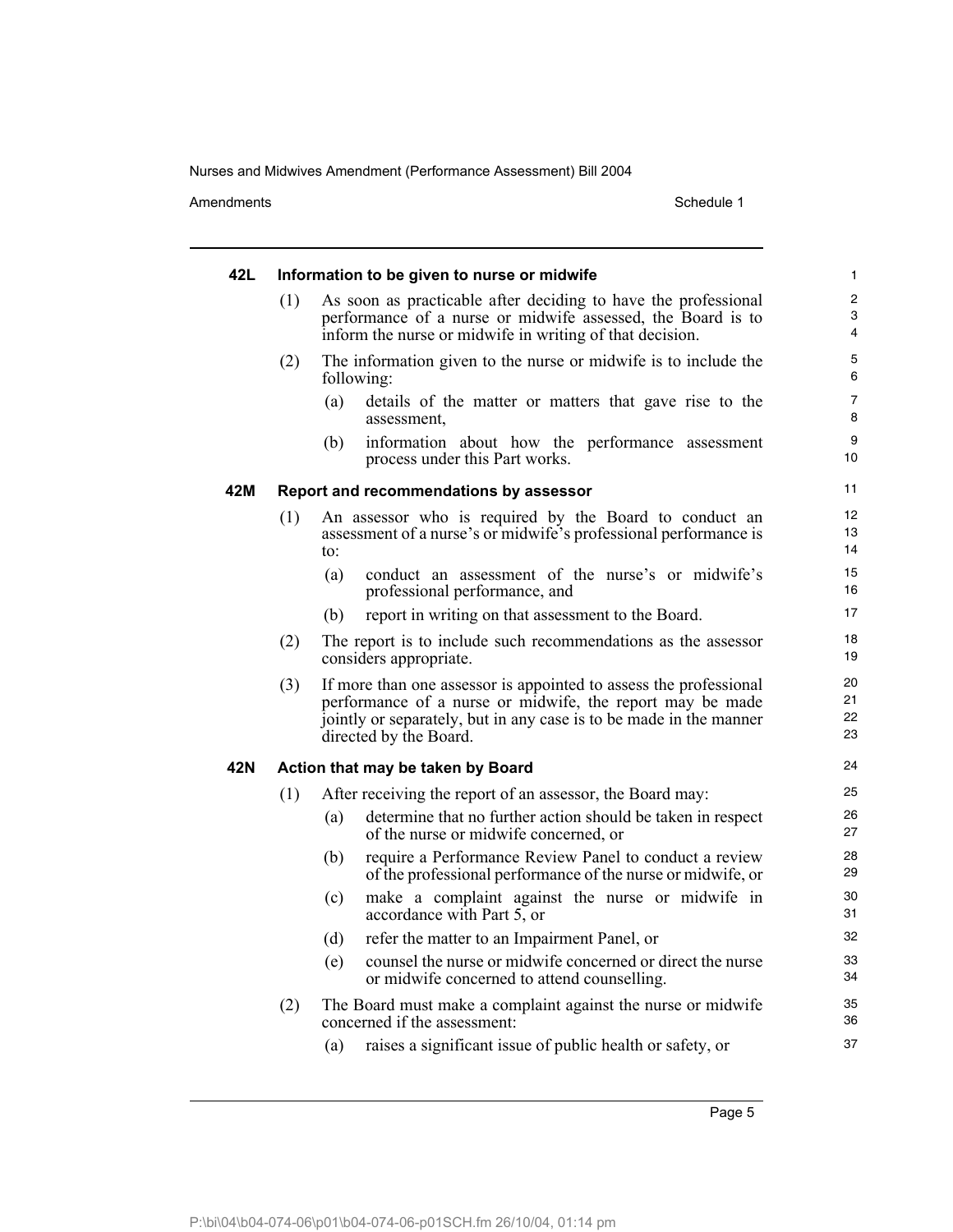|            |                   | (b)           | raises a prima facie case of professional misconduct by a<br>nurse or midwife, or unsatisfactory professional conduct<br>by a nurse or midwife.                                                                                                                                                                 | 1<br>$\overline{\mathbf{c}}$<br>3 |
|------------|-------------------|---------------|-----------------------------------------------------------------------------------------------------------------------------------------------------------------------------------------------------------------------------------------------------------------------------------------------------------------|-----------------------------------|
|            | (3)               |               | This section does not limit the Board's powers under section 48.                                                                                                                                                                                                                                                | 4                                 |
|            | <b>Division 4</b> |               | <b>Performance review by Performance Review</b><br><b>Panel</b>                                                                                                                                                                                                                                                 | 5<br>6                            |
| <b>420</b> |                   |               | Performance Review Panel to conduct performance review                                                                                                                                                                                                                                                          | 7                                 |
|            | (1)               | Board.        | A Performance Review Panel is to conduct a review (referred to<br>in this Part as a <i>performance review</i> ) of the professional<br>performance of a nurse or midwife if required to do so by the                                                                                                            | 8<br>9<br>10<br>11                |
|            | (2)               |               | The chairperson of the Performance Review Panel is to inform<br>the nurse or midwife concerned in writing that a performance<br>review will be conducted not less than 14 days before the time<br>and place appointed for the performance review.                                                               | 12<br>13<br>14<br>15              |
| 42P        |                   | investigating | Performance Review Panel not to take action while Commission                                                                                                                                                                                                                                                    | 16<br>17                          |
|            |                   |               | A Performance Review Panel is not to take any action in relation<br>to a nurse or midwife if the Panel becomes aware that the nurse<br>or midwife is the subject of a complaint that is being investigated<br>by the Commission, unless the Commission agrees to the<br>continuation of the performance review. | 18<br>19<br>20<br>21<br>22        |
| 42Q        |                   |               | Performance Review Panel must refer certain matters to Board                                                                                                                                                                                                                                                    | 23                                |
|            | (1)               |               | A Performance Review Panel must terminate a performance<br>review if before or during the performance review the Panel<br>forms an opinion that:                                                                                                                                                                | 24<br>25<br>26                    |
|            |                   | (a)           | the performance review raises a significant issue of public<br>health or safety, or                                                                                                                                                                                                                             | 27<br>28                          |
|            |                   | (b)           | the performance review raises a prima facie case of<br>professional misconduct by a nurse or midwife, or<br>unsatisfactory professional conduct by a nurse or midwife.                                                                                                                                          | 29<br>30<br>31                    |
|            | (2)               |               | When the Performance Review Panel terminates a performance<br>review because of subsection $(1)$ , it must refer the issue or case<br>back to the Board with a recommendation that a complaint be<br>made against the nurse or midwife concerned.                                                               | 32<br>33<br>34<br>35              |
|            | (3)               |               | The Board is to deal with the matter accordingly.                                                                                                                                                                                                                                                               | 36                                |
|            |                   |               |                                                                                                                                                                                                                                                                                                                 |                                   |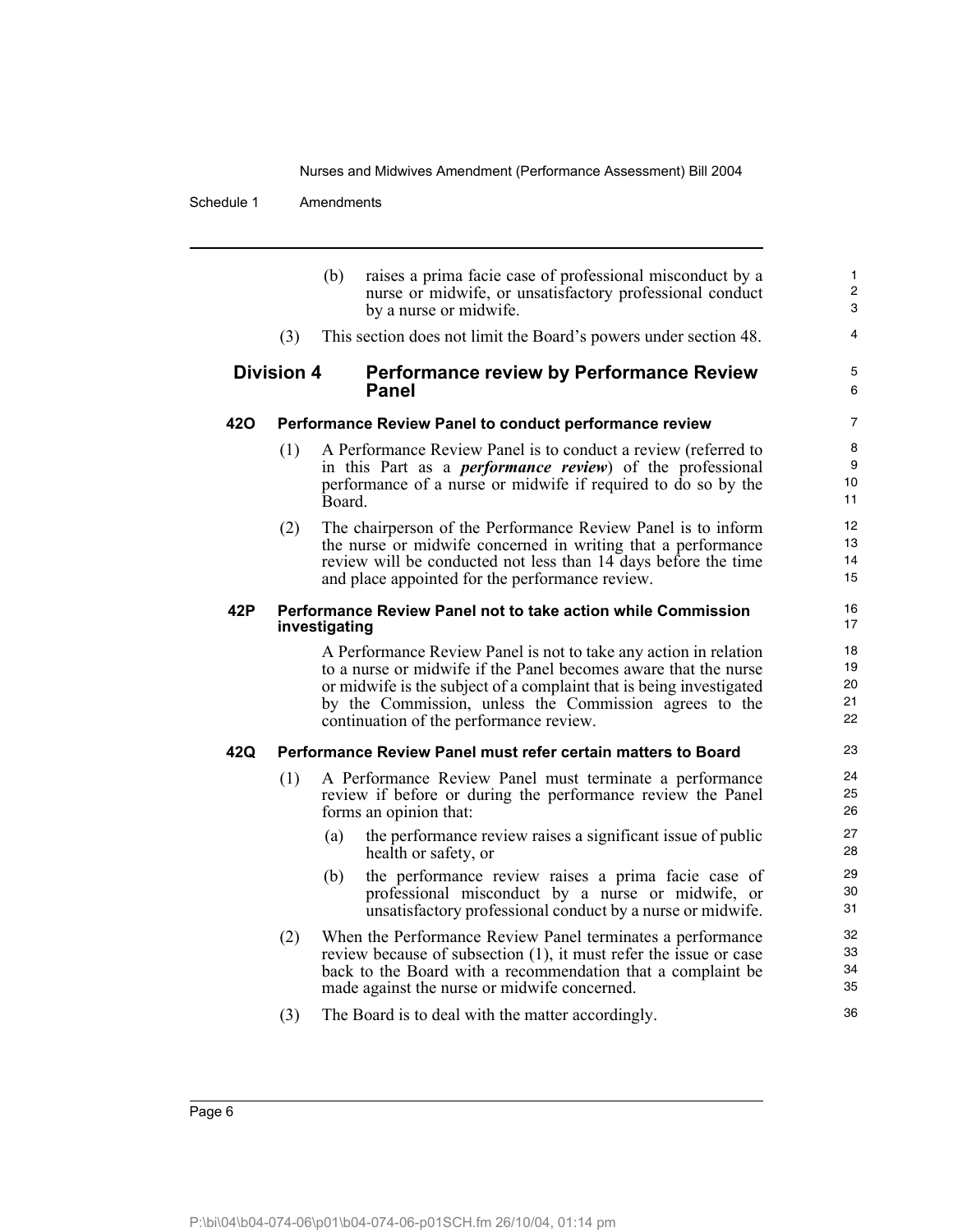Amendments **Amendments** Schedule 1

#### **42R Actions by Performance Review Panel** (1) At the completion of a performance review, a Performance Review Panel may make such recommendations to the Board in respect of the nurse or midwife concerned as the Panel considers appropriate. (2) Without limiting subsection (1), if the Performance Review Panel finds that the professional performance of the nurse or midwife, or a particular aspect of the professional performance of the nurse or midwife, is unsatisfactory, the Panel may do any one or more of the following things: (a) direct that such conditions, relating to the person's practising nursing or midwifery, as it considers appropriate be imposed on the person's registration or enrolment, (b) order that the nurse or midwife complete such educational courses as are specified by the Panel, (c) order that the nurse or midwife report on his or her practice of nursing or midwifery at the times, in the manner and to the persons specified by the Panel, (d) order that the nurse or midwife seek and take advice, in relation to the management of his or her practice of nursing or midwifery, from such persons as are specified by the Panel. (3) If the Performance Review Panel finds that a matter: (a) raises a significant issue of public health or safety, or (b) raises a prima facie case of professional misconduct by a nurse or midwife, or unsatisfactory professional conduct by a nurse or midwife, the Panel must recommend to the Board that a complaint be made against the nurse or midwife concerned, in which case the Board is to deal with the matter accordingly. (4) In any other case that the Board thinks it appropriate to do so, the Board may make a complaint in respect of a matter that has been considered by a Performance Review Panel, after consulting with the Commission. **42S Re-assessment** (1) Without limiting section 42R, a Performance Review Panel may direct that a nurse's or midwife's professional performance be re-assessed at a future date. 1  $\mathfrak{p}$ 3 4 5 6 7 8 9 10 11 12 13 14 15 16 17 18 19 20 21 22 23 24 25 26 27 28 29 30 31 32 33 34 35 36 37 38 39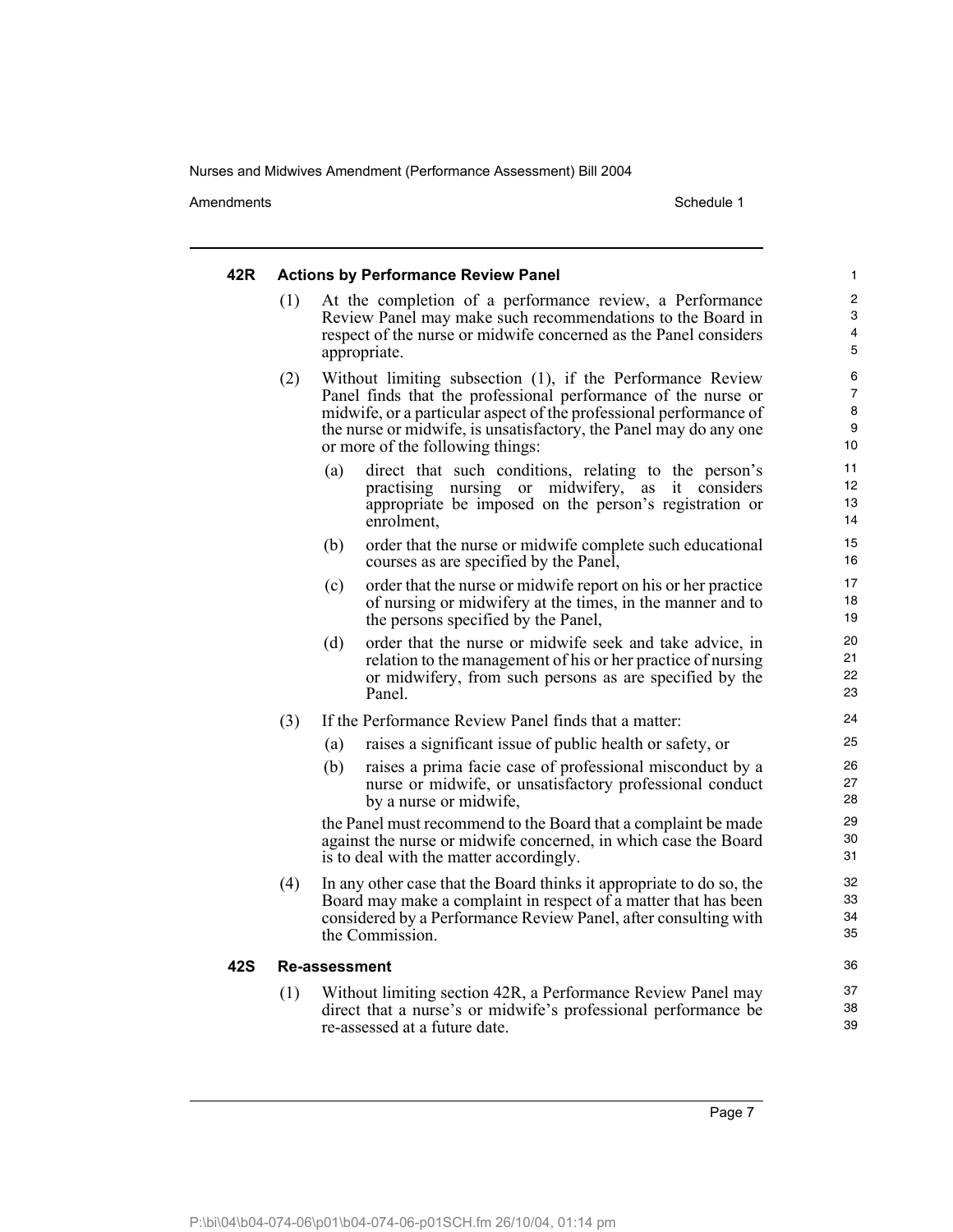Schedule 1 Amendments

(2) The Board is to have one or more assessors conduct that assessment, when it is required, and report to the Board on the assessment.

(3) The Board may take any action in respect of that assessment that is available to the Board under section 42N, including requiring a Performance Review Panel to conduct a further performance review in relation to the nurse or midwife.

#### **42T Decision**

- (1) A Performance Review Panel must provide a written statement of a decision on a performance review to the nurse or midwife concerned and to the Board, and must do so within one month after the decision is made.
- (2) The statement of the decision must include reasons for the decision.
- (3) The Board may provide a copy of the statement of decision to such other persons as the Board thinks fit.

#### **42U Statement need not contain confidential information**

- (1) A Performance Review Panel is not required to include confidential information in the statement of a decision. If a statement would be false or misleading if it did not include the confidential information, the Panel is not required to provide the statement.
- (2) When confidential information is not included in the statement of a decision provided to a person or the statement is not provided to a person because of subsection (1), the Performance Review Panel must give a confidential information notice to the person.
- (3) A confidential information notice is a notice that indicates that confidential information is not included or that the statement will not be provided (as appropriate) and gives the reasons for this. The notice must be in writing and must be given within one month after the decision is made.
- (4) This section does not affect the power of a court to make an order for the discovery of documents or to require the giving of evidence or the production of documents to a court, subject to the provisions of this Act relating to protected reports.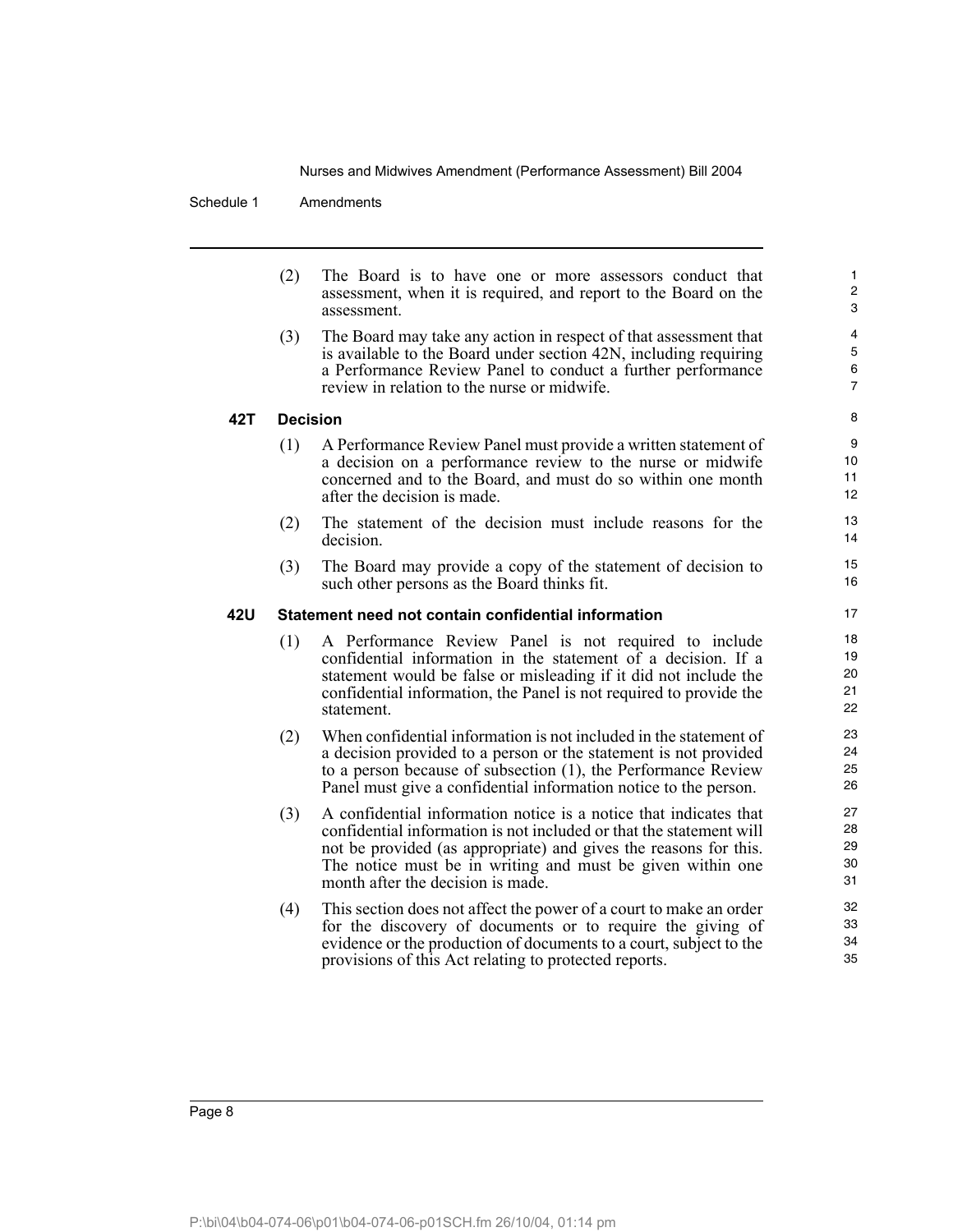Amendments Schedule 1

| <b>Division 5</b> |                   | Other provisions relating to performance<br>assessment                                                                                                                                                                                                         |                      |
|-------------------|-------------------|----------------------------------------------------------------------------------------------------------------------------------------------------------------------------------------------------------------------------------------------------------------|----------------------|
| 42V               |                   | <b>Monitoring by Board</b>                                                                                                                                                                                                                                     | 3                    |
|                   | (1)               | Following a performance review by a Performance Review<br>Panel, the Board is to:                                                                                                                                                                              | 4<br>5               |
|                   |                   | (a)<br>monitor compliance with any orders made by the Panel,<br>and                                                                                                                                                                                            | 6<br>7               |
|                   |                   | from time to time evaluate the effectiveness of those orders<br>(b)<br>in improving the professional performance of the nurse or                                                                                                                               | 8<br>9               |
|                   |                   | midwife concerned to a standard that is commensurate                                                                                                                                                                                                           | 10<br>11             |
|                   |                   | with other nurses or midwives of an equivalent level of<br>training or experience.                                                                                                                                                                             | 12                   |
|                   | (2)               | The Board may take any action under this Act in respect of a                                                                                                                                                                                                   | 13                   |
|                   |                   | nurse or midwife that it considers appropriate as a result of the<br>exercise of its functions under subsection (1).                                                                                                                                           | 14<br>15             |
| 42W               |                   | Other provisions relating to performance assessments                                                                                                                                                                                                           | 16                   |
|                   |                   | Schedule 2A has effect.                                                                                                                                                                                                                                        | 17                   |
|                   |                   |                                                                                                                                                                                                                                                                |                      |
|                   | <b>Division 6</b> | <b>Performance Review Panels and assessors</b>                                                                                                                                                                                                                 | 18                   |
| 42X               |                   | <b>Performance Review Panels</b>                                                                                                                                                                                                                               | 19                   |
|                   | (1)               | There are to be Performance Review Panels for the purposes of<br>this Act.                                                                                                                                                                                     | 20<br>21             |
|                   | (2)               | A Performance Review Panel has and may exercise the<br>jurisdiction and functions conferred or imposed on it by or under<br>this or any other Act.                                                                                                             | 22<br>23<br>24       |
|                   | (3)               | When the Board decides to require a Performance Review Panel<br>to conduct a performance review of the professional performance<br>of a nurse or midwife, the Board is to appoint 3 persons to sit as<br>the Panel for the purpose of that performance review. | 25<br>26<br>27<br>28 |
|                   | (4)               | Of those 3 persons:                                                                                                                                                                                                                                            | 29                   |
|                   |                   | 2 are to be nurses if the performance review concerns a<br>(a)<br>nurse or are to be midwives if the performance review<br>concerns a midwife, and                                                                                                             | 30<br>31<br>32       |
|                   |                   | one is to be a lay person (that is, a person who is not a nurse<br>(b)<br>or midwife).                                                                                                                                                                         | 33<br>34             |
|                   | (5)               | One of the members of the Panel is to be appointed by the Board<br>as chairperson of the Panel.                                                                                                                                                                | 35<br>36             |

Page 9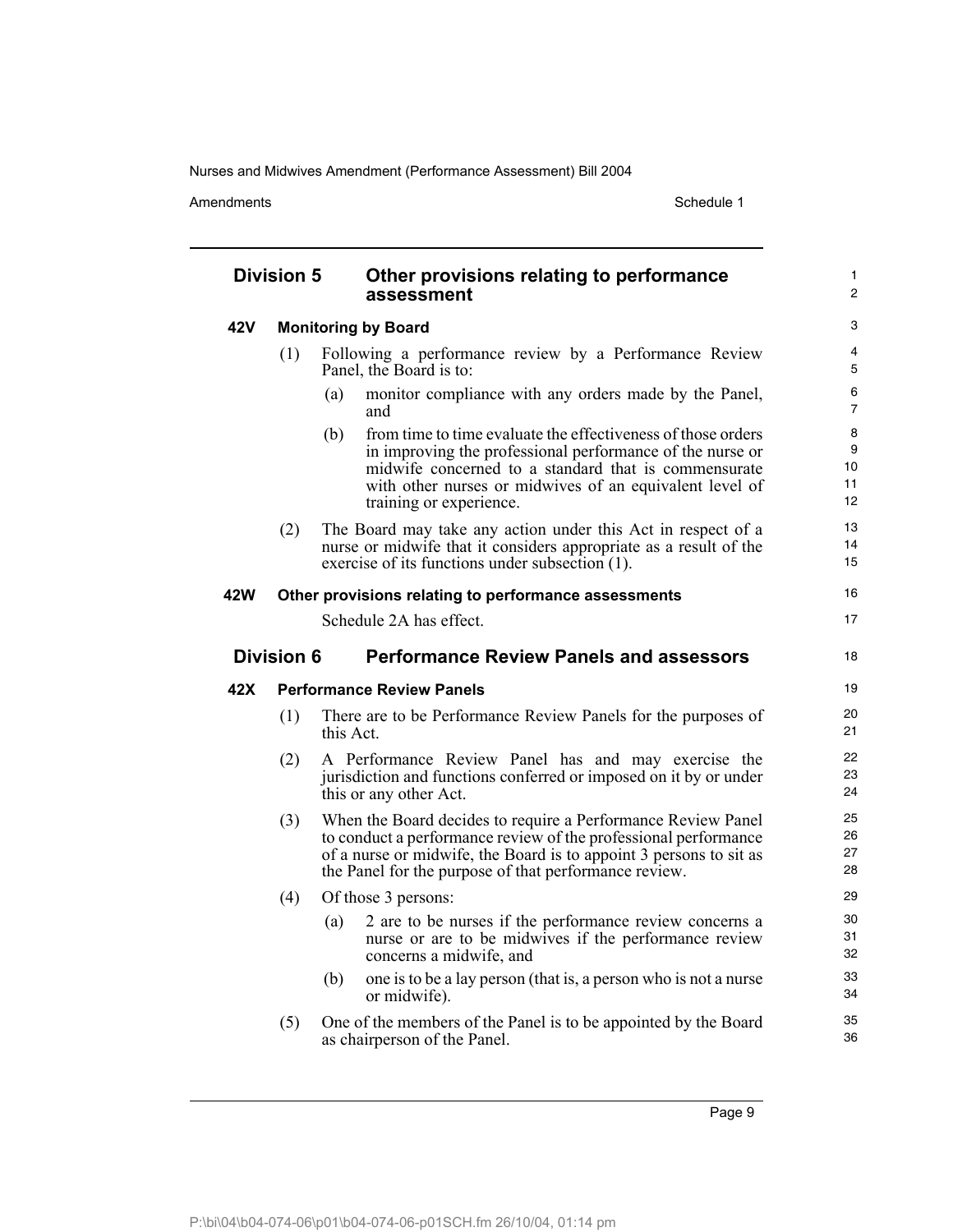|      | (6)               | A person may be appointed to sit on a Performance Review Panel<br>whether or not the person is a member of the Board, but not if the<br>person has previously dealt with the particular matter before the<br>Panel in his or her capacity as a member of the Board. | $\mathbf{1}$<br>$\overline{2}$<br>3<br>4 |
|------|-------------------|---------------------------------------------------------------------------------------------------------------------------------------------------------------------------------------------------------------------------------------------------------------------|------------------------------------------|
|      | (7)               | A member of a Performance Review Panel, while sitting on the<br>Panel, is entitled to be paid by the Board at a rate determined by<br>the Board.                                                                                                                    | 5<br>6<br>$\overline{7}$                 |
|      | (8)               | The rate is to be determined by the Board having regard to the<br>rate paid to witnesses who give expert evidence in the Supreme<br>Court.                                                                                                                          | 8<br>9<br>10                             |
| 42Y  |                   | <b>Decisions of Performance Review Panels</b>                                                                                                                                                                                                                       | 11                                       |
|      | (1)               | A decision supported by a majority of members of a Performance<br>Review Panel is the decision of the Panel.                                                                                                                                                        | 12<br>13                                 |
|      | (2)               | The chairperson of a Performance Review Panel may exercise the<br>following functions of a Panel:                                                                                                                                                                   | 14<br>15                                 |
|      |                   | power to terminate a performance review,<br>(a)                                                                                                                                                                                                                     | 16                                       |
|      |                   | (b)<br>power to hand down a decision of the Panel on a<br>performance review.                                                                                                                                                                                       | 17<br>18                                 |
|      | (3)               | Any power of a Performance Review Panel that is exercised by<br>the chairperson of the Panel under this Act is taken to have been<br>exercised by the Panel.                                                                                                        | 19<br>20<br>21                           |
| 42Z  |                   | <b>Assessors</b>                                                                                                                                                                                                                                                    | 22                                       |
|      | (1)               | The Board may appoint suitably qualified persons to be assessors<br>for the purposes of this Act.                                                                                                                                                                   | 23<br>24                                 |
|      | (2)               | Assessors are to be appointed on such terms and conditions as the<br>Board thinks fit.                                                                                                                                                                              | 25<br>26                                 |
|      | (3)               | An assessor has such functions as are conferred on an assessor by<br>this Act and such other functions, in connection with this Part, as<br>may be conferred on an assessor by the Board.                                                                           | 27<br>28<br>29                           |
|      | <b>Division 7</b> | <b>Appeal against actions of Performance</b><br><b>Review Panel</b>                                                                                                                                                                                                 | 30<br>31                                 |
| 42ZA |                   | <b>Appeals against decisions of Panel</b>                                                                                                                                                                                                                           | 32                                       |
|      | (1)               | A nurse or midwife who is the subject of a performance review<br>by a Performance Review Panel may appeal to the Tribunal<br>against a decision of the Panel or any order or direction made by<br>the Panel under this Part.                                        | 33<br>34<br>35<br>36                     |
|      |                   |                                                                                                                                                                                                                                                                     |                                          |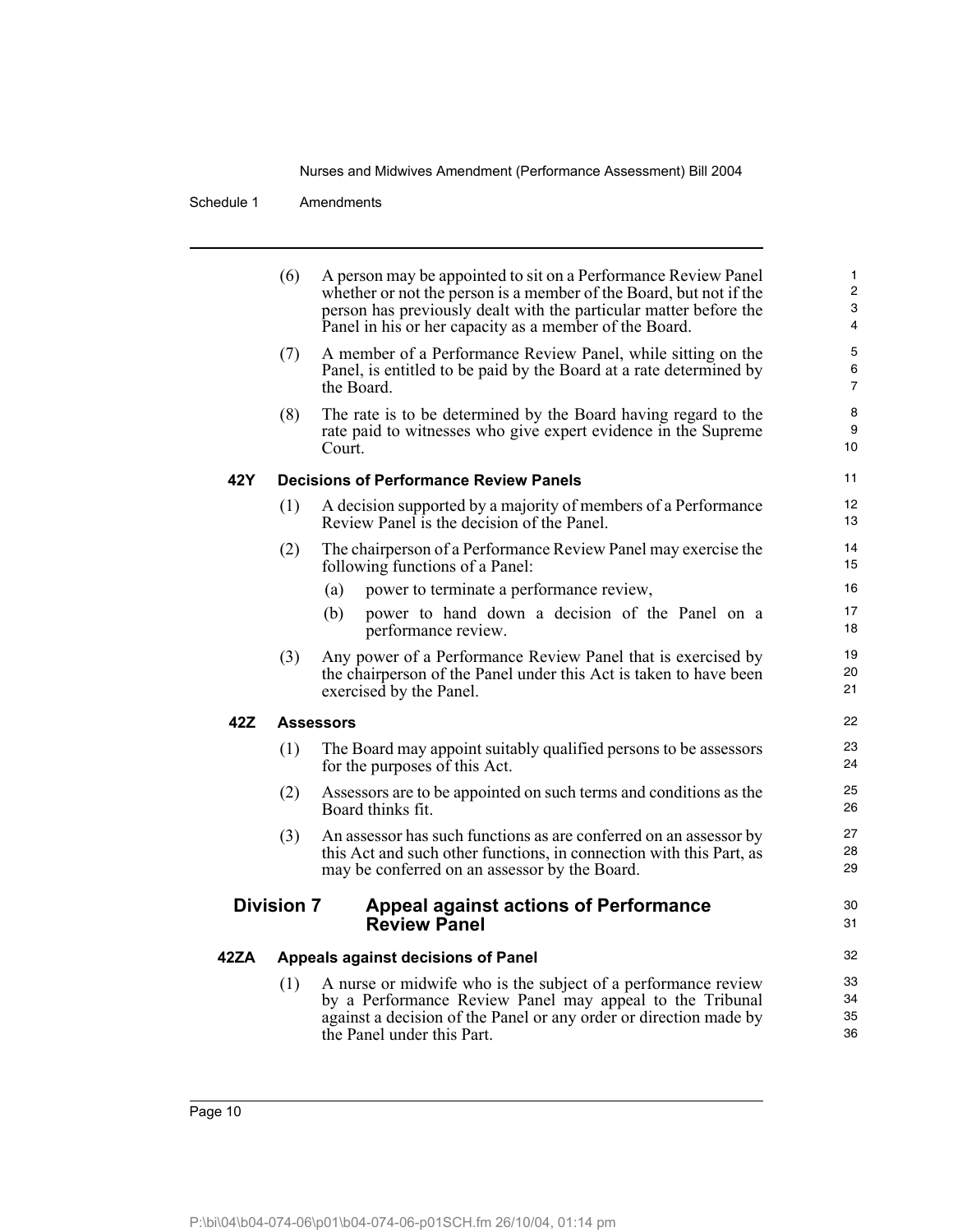Amendments Schedule 1

|      | (2)                      | An appeal must be made within 28 days (or such longer period as<br>the Registrar may allow in a particular case) after notice of the<br>decision or the making of the order or direction is given to the<br>nurse or midwife concerned. | 1<br>$\overline{c}$<br>3<br>4 |  |  |  |  |
|------|--------------------------|-----------------------------------------------------------------------------------------------------------------------------------------------------------------------------------------------------------------------------------------|-------------------------------|--|--|--|--|
|      | (3)                      | The appeal must be lodged with the Registrar who is to refer it to<br>the Tribunal.                                                                                                                                                     | 5<br>6                        |  |  |  |  |
|      | (4)                      | The appeal is to be dealt with by way of rehearing and fresh<br>evidence, or evidence in addition to or in substitution for the<br>evidence received at the performance review, may be given.                                           | 7<br>8<br>9                   |  |  |  |  |
|      | (5)                      | The Tribunal may, as it thinks appropriate:                                                                                                                                                                                             | 10                            |  |  |  |  |
|      |                          | dismiss the appeal, or<br>(a)                                                                                                                                                                                                           | 11                            |  |  |  |  |
|      |                          | (b)<br>make any finding or exercise any power or combination of<br>powers that the Performance Review Panel could have<br>made or exercised.                                                                                            | 12<br>13<br>14                |  |  |  |  |
|      | (6)                      | An appeal under this section does not affect any finding or<br>exercise of power with respect to which it has been made until the<br>Tribunal makes an order on the appeal.                                                             | 15<br>16<br>17                |  |  |  |  |
| 42ZB | Appeals on points of law |                                                                                                                                                                                                                                         |                               |  |  |  |  |
|      | (1)                      | A nurse or midwife who is the subject of a performance review<br>by a Performance Review Panel may appeal with respect to a<br>point of law to the Chairperson of the Tribunal or a Deputy<br>Chairperson nominated by the Chairperson. | 19<br>20<br>21<br>22          |  |  |  |  |
|      | (2)                      | An appeal may be made:                                                                                                                                                                                                                  | 23                            |  |  |  |  |
|      |                          | during a performance review—within 28 days after the<br>(a)<br>date of the Performance Review Panel's decision on the<br>point of law that is the subject of the appeal, or                                                             | 24<br>25<br>26                |  |  |  |  |
|      |                          | before the commencement of a performance review by a<br>(b)<br>Performance Review Panel but after the date the nurse or<br>midwife is informed of the performance review.                                                               | 27<br>28<br>29                |  |  |  |  |
|      | (3)                      | If a performance review has not been completed when an appeal<br>is made, the Performance Review Panel must not continue with<br>the performance review until the appeal has been disposed of.                                          | 30<br>31<br>32                |  |  |  |  |
|      | (4)                      | The Performance Review Panel must not make any decision that<br>is inconsistent with the Chairperson's or Deputy Chairperson's<br>determination with respect to the point of law.                                                       | 33<br>34<br>35                |  |  |  |  |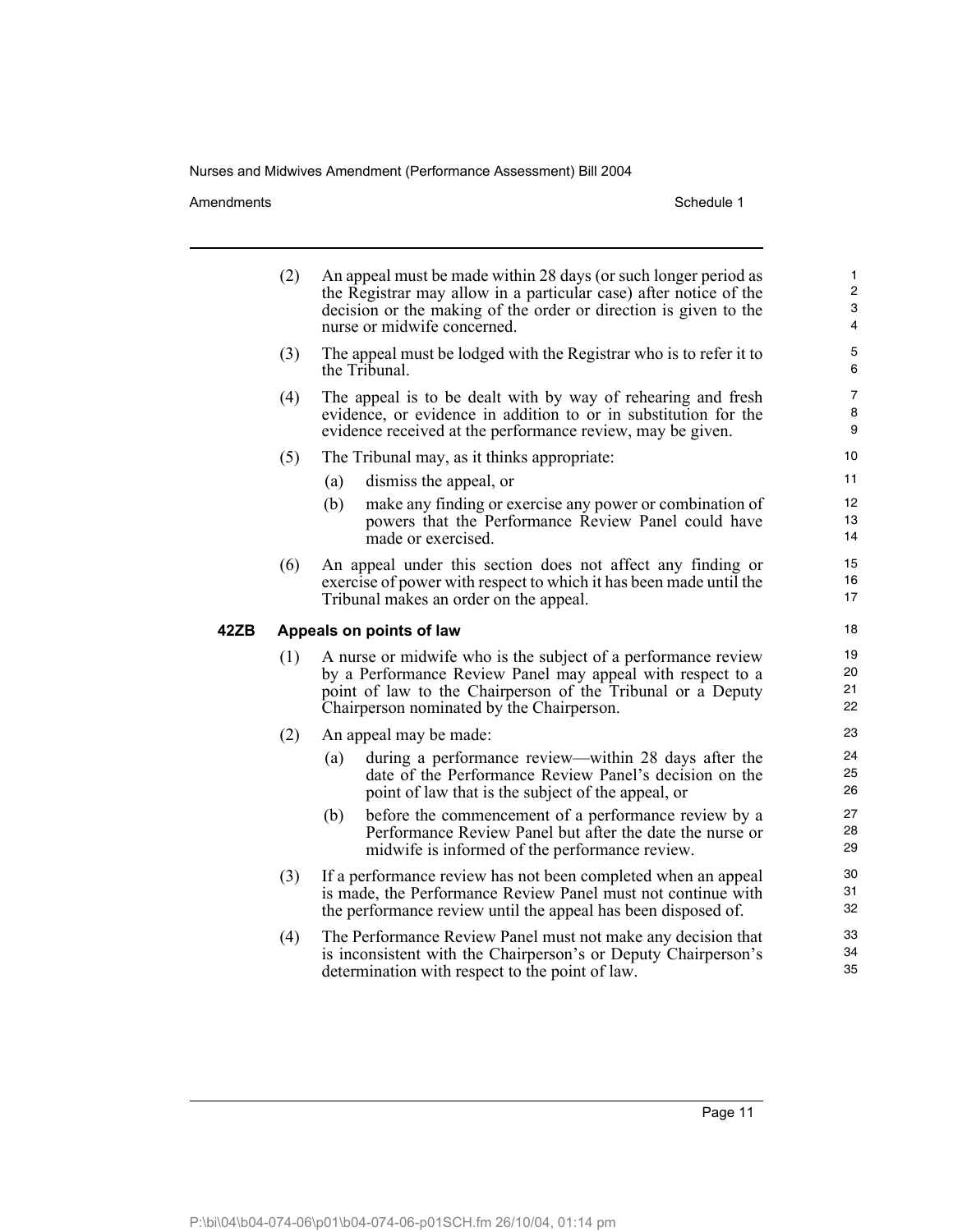| [3] |     |                          |                    | Section 45 Referral or dismissal of complaints by Board                                                                                                                                                                                                                                                                                               | 1                                |
|-----|-----|--------------------------|--------------------|-------------------------------------------------------------------------------------------------------------------------------------------------------------------------------------------------------------------------------------------------------------------------------------------------------------------------------------------------------|----------------------------------|
|     |     |                          |                    | Insert after section 45 $(1)$ (a):                                                                                                                                                                                                                                                                                                                    | $\overline{c}$                   |
|     |     |                          | $\left( a1\right)$ | refer the professional performance of the nurse or midwife<br>concerned for assessment under Part 4A, or                                                                                                                                                                                                                                              | 3<br>4                           |
| [4] |     |                          |                    | <b>Section 46 Role of Health Care Complaints Commission</b>                                                                                                                                                                                                                                                                                           | 5                                |
|     |     |                          |                    | Insert "or the nurse or midwife concerned has been referred for performance<br>assessment under Part 4A" after "Panel" in section 46 (4).                                                                                                                                                                                                             | 6<br>$\overline{7}$              |
| [5] |     |                          |                    | <b>Section 56 Decisions of a Committee</b>                                                                                                                                                                                                                                                                                                            | 8                                |
|     |     |                          |                    | Insert ", subject to the provisions of this Act relating to protected reports" after<br>"to a court" in section $181(4)$ .                                                                                                                                                                                                                            | 9<br>10                          |
| [6] |     |                          |                    | <b>Section 66 Decisions of the Tribunal</b>                                                                                                                                                                                                                                                                                                           | 11                               |
|     |     |                          |                    | Insert ", subject to the provisions of this Act relating to protected reports" after<br>"to a court" in section $66(8)$ .                                                                                                                                                                                                                             | 12<br>13                         |
| [7] |     | <b>Section 76A</b>       |                    |                                                                                                                                                                                                                                                                                                                                                       | 14                               |
|     |     | Insert after section 76: |                    |                                                                                                                                                                                                                                                                                                                                                       | 15                               |
|     | 76A |                          |                    | <b>Confidentiality of protected reports</b>                                                                                                                                                                                                                                                                                                           | 16                               |
|     |     | (1)                      |                    | A person must not directly or indirectly make a record of or<br>disclose to any person any information contained in a protected<br>report which has come to the person's notice in the exercise of the<br>person's functions under this Act, except for the purposes of<br>exercising functions under this Act.<br>Maximum penalty: 50 penalty units. | 17<br>18<br>19<br>20<br>21<br>22 |
|     |     | (2)                      | 2A.                | This section does not prevent the disclosure of a protected report<br>to the Commission.<br>Note. For types of protected reports see clauses 8 and 14 of Schedule                                                                                                                                                                                     | 23<br>24<br>25<br>26             |
| [8] |     |                          |                    | <b>Section 77 Protection from liability</b>                                                                                                                                                                                                                                                                                                           | 27                               |
|     |     |                          |                    | Insert at the end of section $77$ (e):                                                                                                                                                                                                                                                                                                                | 28                               |
|     |     |                          |                    | <sub>or</sub>                                                                                                                                                                                                                                                                                                                                         | 29                               |
|     |     |                          | (f)                | a Performance Review Panel or a member of a<br>Performance Review Panel,                                                                                                                                                                                                                                                                              | 30<br>31                         |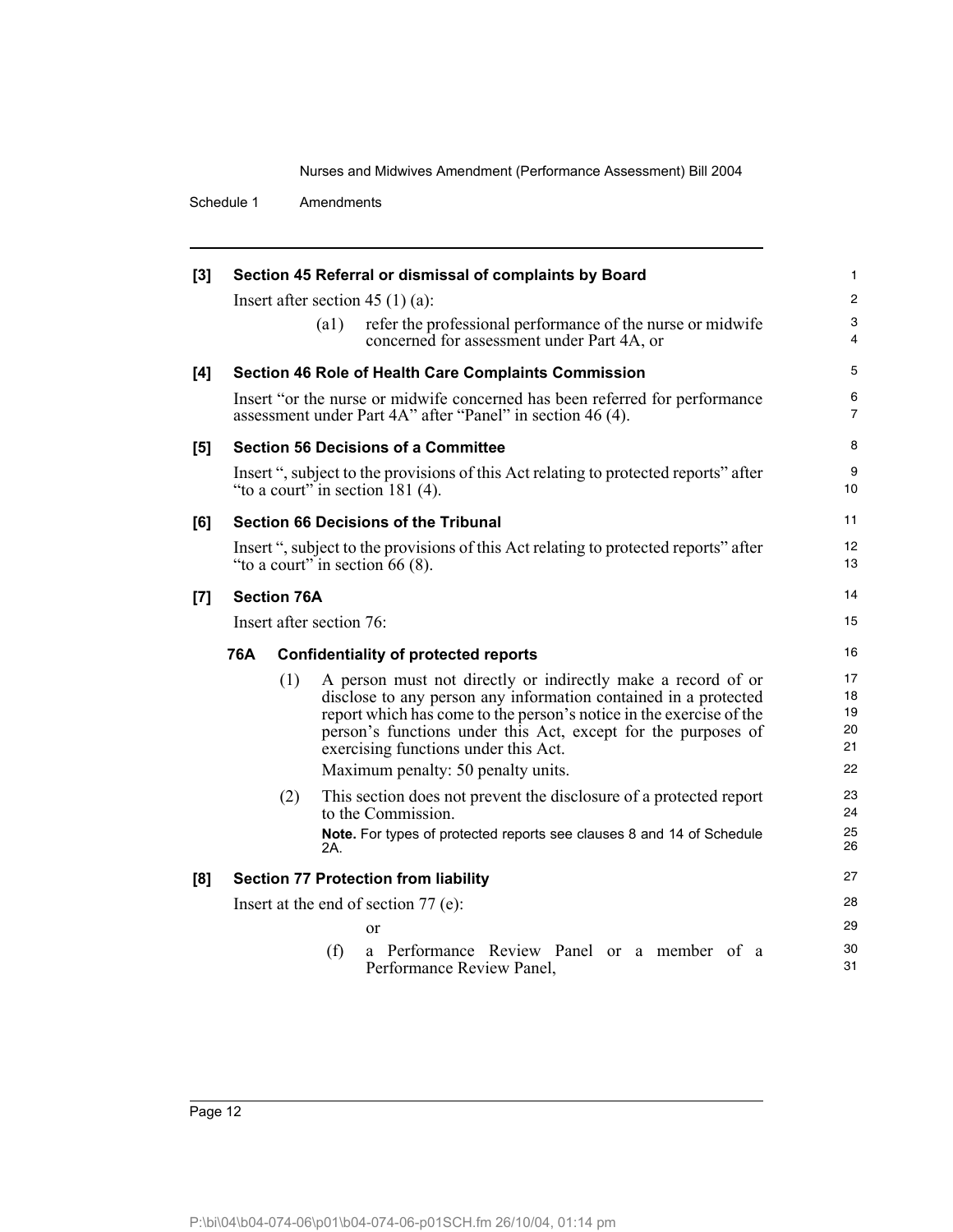Amendments Schedule 1

| [9] |              | <b>Schedule 2A</b> | Insert after Schedule 2: |                                                                                                                                                                    | $\mathbf{1}$<br>2 |
|-----|--------------|--------------------|--------------------------|--------------------------------------------------------------------------------------------------------------------------------------------------------------------|-------------------|
|     |              |                    |                          |                                                                                                                                                                    |                   |
|     |              |                    | <b>Schedule 2A</b>       | <b>Provisions relating to performance</b>                                                                                                                          | 3                 |
|     |              |                    |                          | assessments                                                                                                                                                        | 4                 |
|     |              |                    |                          | (Section 42W)                                                                                                                                                      | 5                 |
|     | Part 1       |                    |                          | <b>Provisions relating to assessors</b>                                                                                                                            | 6                 |
|     | 1            | General            |                          |                                                                                                                                                                    | 7                 |
|     |              | (1)                |                          | An assessor may exercise the powers conferred by this Part only                                                                                                    | 8                 |
|     |              |                    |                          | for the purpose of conducting an assessment of the professional                                                                                                    | 9                 |
|     |              |                    |                          | performance of a nurse or midwife when required by the Board                                                                                                       | 10                |
|     |              |                    |                          | or a Performance Review Panel.                                                                                                                                     | 11                |
|     |              | (2)                |                          | An assessment is to be conducted in accordance with any                                                                                                            | 12                |
|     |              |                    |                          | directions given by the Board or a Performance Review Panel.                                                                                                       | 13                |
|     |              | (3)                |                          | If the Board or a Performance Review Panel instructs an assessor                                                                                                   | 14                |
|     |              |                    |                          | to limit his or her assessment to a particular aspect or aspects of                                                                                                | 15                |
|     |              |                    |                          | a nurse's or midwife's professional performance, the assessment                                                                                                    | 16                |
|     |              |                    |                          | is to be limited to that aspect or those aspects.                                                                                                                  | 17                |
|     |              | (4)                |                          | However, an assessor may assess other aspects of the                                                                                                               | 18                |
|     |              |                    |                          | professional performance of a nurse or midwife if during the                                                                                                       | 19                |
|     |              |                    |                          | course of an assessment the assessor forms the opinion that other                                                                                                  | 20<br>21          |
|     |              |                    |                          | aspects of the professional performance of the nurse or midwife<br>may be unsatisfactory and should be assessed.                                                   | 22                |
|     |              |                    |                          |                                                                                                                                                                    |                   |
|     | $\mathbf{2}$ |                    | <b>Entry to premises</b> |                                                                                                                                                                    | 23                |
|     |              | (1)                |                          | An assessor may at any reasonable time enter and inspect:                                                                                                          | 24                |
|     |              |                    | (a)                      | any premises that the assessor reasonably believes are used<br>by a nurse or midwife in connection with his or her<br>professional practice, and                   | 25<br>26<br>27    |
|     |              |                    | (b)                      | any premises in or on which the assessor reasonably<br>believes records relating to the carrying out of a<br>professional practice by a nurse or midwife are kept. | 28<br>29<br>30    |
|     |              | (2)                |                          | An assessor may enter premises only:                                                                                                                               | 31                |
|     |              |                    | (a)                      | with the consent of the occupier and the nurse or midwife<br>to whom the assessment relates, or                                                                    | 32<br>33          |
|     |              |                    |                          |                                                                                                                                                                    |                   |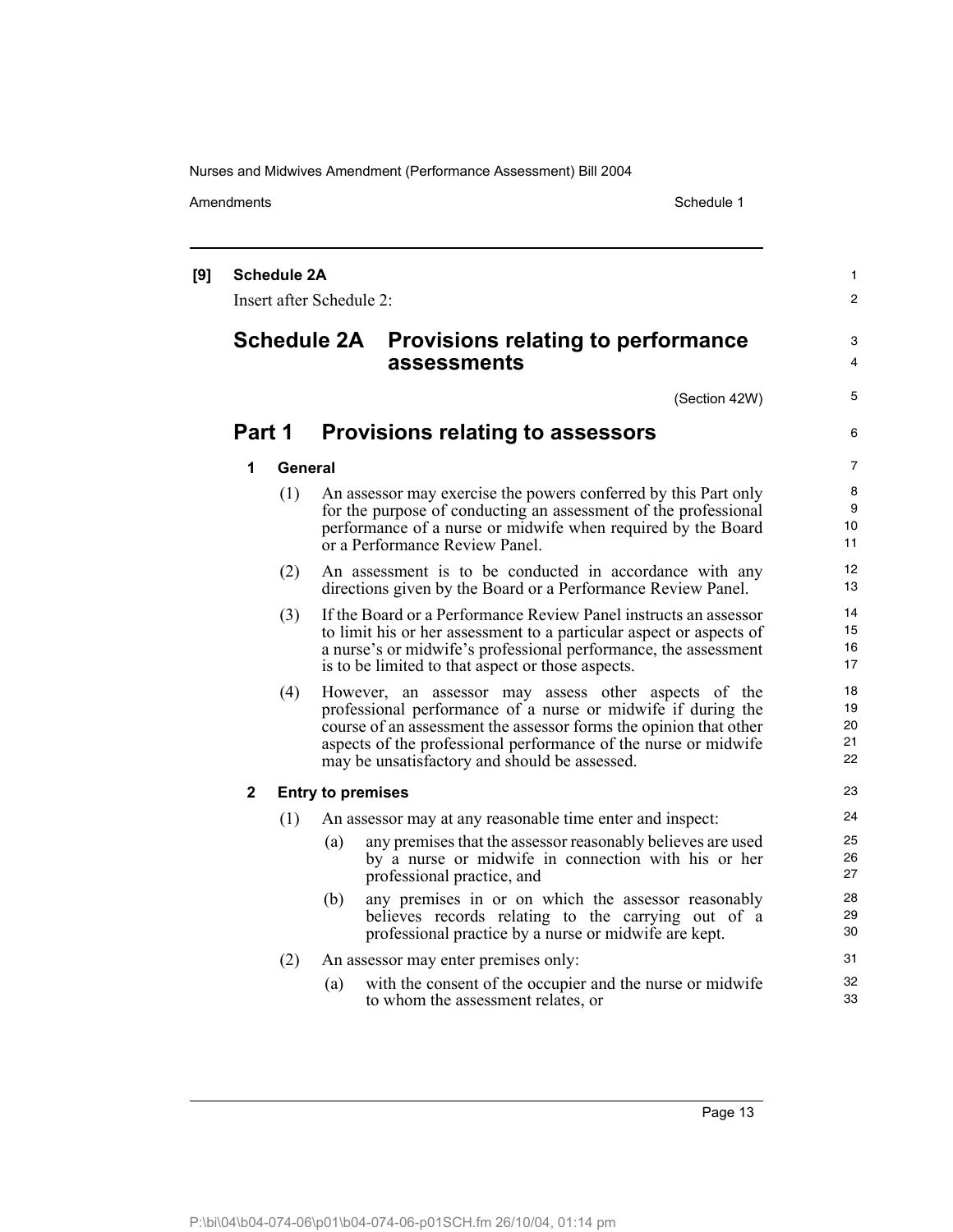|     | (b) | after having given the occupier of the premises, and the<br>nurse or midwife to whom the assessment relates, at least<br>14 days notice of the assessor's intention to enter the<br>premises.                                                      | 1<br>$\overline{2}$<br>3<br>$\overline{4}$ |
|-----|-----|----------------------------------------------------------------------------------------------------------------------------------------------------------------------------------------------------------------------------------------------------|--------------------------------------------|
| (3) |     | On premises entered on the basis that they are used by a nurse or<br>midwife in connection with his or her professional practice, an<br>assessor has the following powers:                                                                         | 5<br>6<br>$\overline{7}$                   |
|     | (a) | power to examine any equipment that the assessor<br>reasonably believes is, has been or may be used in<br>connection with the professional practice,                                                                                               | 8<br>9<br>10                               |
|     | (b) | power to take photographs of the premises, or of any<br>equipment on the premises (being equipment that the<br>assessor reasonably believes is, has been or may be used in<br>connection with the professional practice),                          | 11<br>12<br>13<br>14                       |
|     | (c) | power to require the production of and inspect any stocks<br>of any substance or drugs in or about those premises,                                                                                                                                 | 15<br>16                                   |
|     | (d) | power to require any person on those premises to produce<br>any records in the possession or under the control of that<br>person relating to the carrying out of that professional<br>practice,                                                    | 17<br>18<br>19<br>20                       |
|     | (e) | power to take copies of, or extracts or notes from, any such<br>records.                                                                                                                                                                           | 21<br>22                                   |
|     | (f) | power to ask questions of any person on those premises,                                                                                                                                                                                            | 23                                         |
|     | (g) | power to require the owner or occupier of those premises<br>to provide the assessor with such assistance and facilities<br>as is or are reasonably necessary to enable the assessor to<br>exercise the functions of an assessor under this clause. | 24<br>25<br>26<br>27                       |
| (4) |     | On premises entered on the basis that records relating to the<br>carrying out of professional practice by a nurse or midwife are<br>kept there, an assessor has the following powers:                                                              | 28<br>29<br>30                             |
|     | (a) | power to require any person on those premises to produce<br>any records in the possession or under the control of that<br>person and relating to the carrying out of that professional<br>practice,                                                | 31<br>32<br>33<br>34                       |
|     | (b) | power to take copies of, or extracts or notes from, any such<br>records.                                                                                                                                                                           | 35<br>36                                   |
| (5) |     | This clause does not authorise an assessor to enter any part of<br>premises that is being used for residential purposes except with<br>the consent of the occupier.                                                                                | 37<br>38<br>39                             |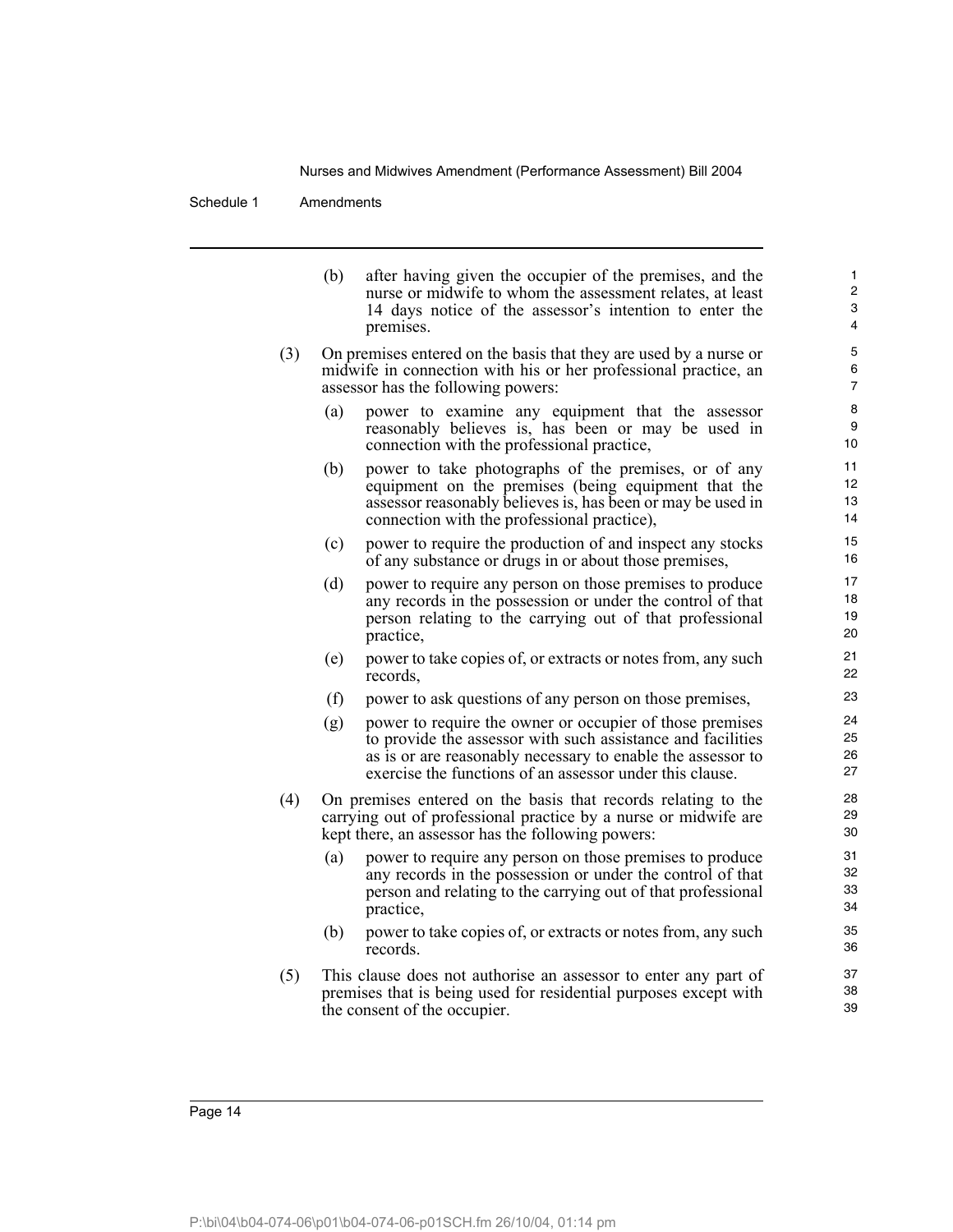Amendments **Amendments** Schedule 1

- (6) This clause does not authorise an assessor to require a person to answer any question, and a failure or refusal by a person to answer any question does not constitute an offence against clause 5.
- (7) However, a failure or refusal by a nurse or midwife, without reasonable excuse, to answer any question asked by an assessor is evidence that the professional performance of the nurse or midwife is unsatisfactory.

#### **3 Power to conduct assessment exercise**

- (1) An assessor may, by notice given to a nurse or midwife who is the subject of an assessment, require the nurse or midwife to take part in an assessment exercise.
- (2) An assessment exercise is an exercise during which the assessor observes and assesses the professional performance of the nurse or midwife.
- (3) If practicable, an assessment exercise is to be based on a simulated clinical situation.
- (4) However, an assessment exercise may be based on an actual clinical situation if a simulated exercise is not practicable in the circumstances.
- (5) The time and place for, and the length of, the assessment exercise must be reasonable.
- (6) A failure or refusal by a nurse or midwife to take part in, or to continue with, an assessment exercise does not constitute an offence against clause 5.
- (7) However, a failure or refusal by a nurse or midwife, without reasonable excuse, to take part in or to continue with an assessment exercise is evidence that the professional performance of the nurse or midwife is unsatisfactory.
- (8) This clause does not authorise an assessor to be present during any clinical examination of a person, or at the giving or performance of any other service or treatment by a nurse or midwife in respect of a person, without the consent of the person.

#### **4 Answers to questions**

(1) Any information furnished by a person in answering a question asked by an assessor for the purposes of an assessment under Part 4A of this Act is not admissible against the person in any civil proceedings before a court except with the consent of the person.

Page 15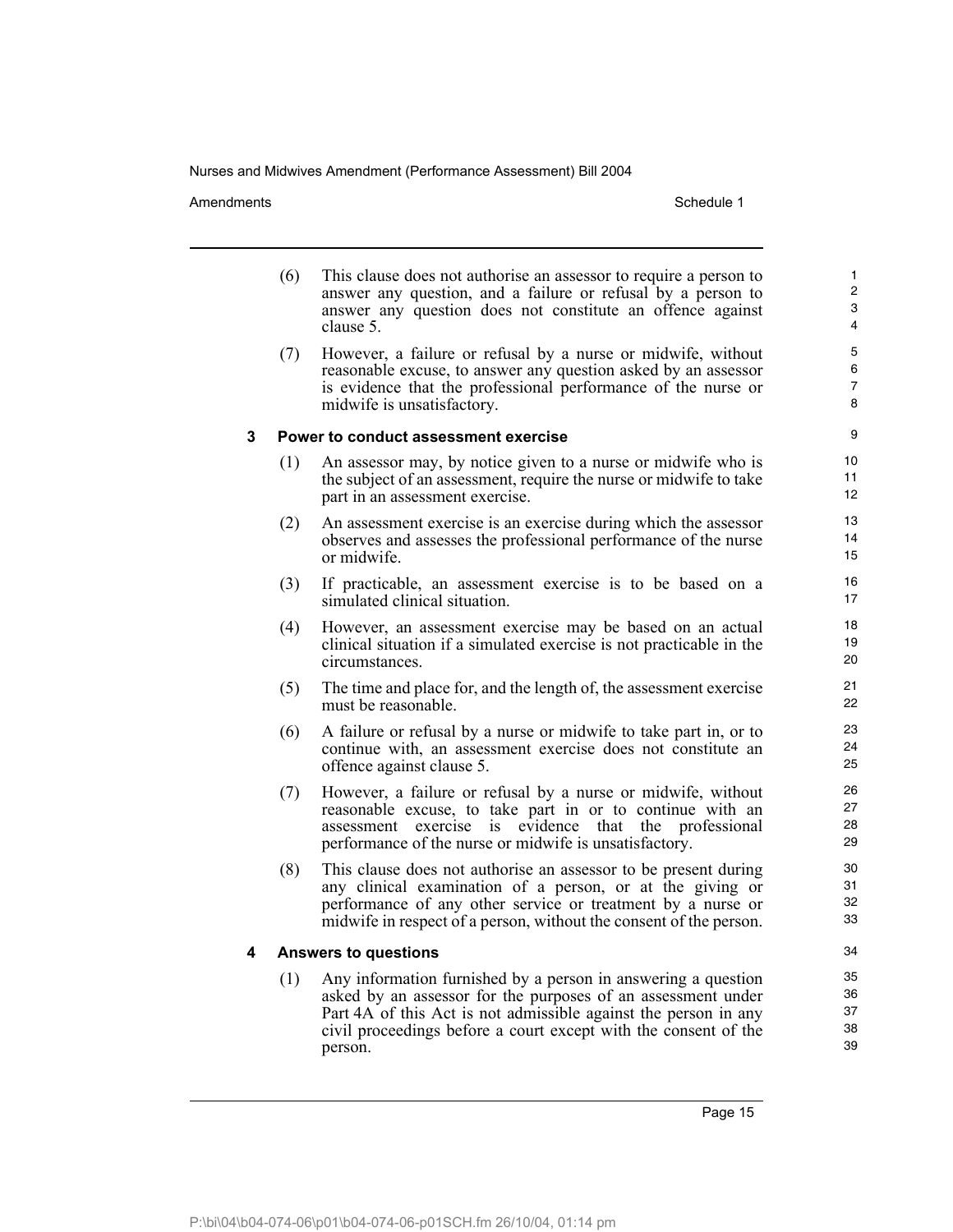|   | (2)                                         | Subclause (1) does not extend to any information furnished by a<br>person that is a record required to be kept by or under this or any<br>other Act. |                                                                                                                                                                                                                                                                                                             | $\mathbf{1}$<br>$\mathbf{2}$<br>3  |
|---|---------------------------------------------|------------------------------------------------------------------------------------------------------------------------------------------------------|-------------------------------------------------------------------------------------------------------------------------------------------------------------------------------------------------------------------------------------------------------------------------------------------------------------|------------------------------------|
|   | (3)                                         |                                                                                                                                                      | In this clause:                                                                                                                                                                                                                                                                                             | 4                                  |
|   |                                             |                                                                                                                                                      | <i>court</i> includes any tribunal, authority or person having power to<br>require the production of documents or the answering of<br>questions, but does not include the Tribunal, a Committee or a<br>Performance Review Panel or the Supreme Court (in respect of<br>appeal proceedings under this Act). | 5<br>6<br>$\overline{7}$<br>8<br>9 |
| 5 |                                             | <b>Offences</b>                                                                                                                                      |                                                                                                                                                                                                                                                                                                             | 10 <sup>1</sup>                    |
|   | A person must not:                          |                                                                                                                                                      |                                                                                                                                                                                                                                                                                                             | 11                                 |
|   |                                             | (a)                                                                                                                                                  | prevent an assessor from exercising any function conferred<br>or imposed on the assessor under this Part, or                                                                                                                                                                                                | 12 <sup>°</sup><br>13              |
|   |                                             | (b)                                                                                                                                                  | hinder or obstruct an assessor in the exercise of any such<br>function, or                                                                                                                                                                                                                                  | 14<br>15                           |
|   |                                             | (c)                                                                                                                                                  | furnish an assessor with information knowing it to be false<br>or misleading in a material particular.                                                                                                                                                                                                      | 16<br>17                           |
|   |                                             |                                                                                                                                                      | Maximum penalty:                                                                                                                                                                                                                                                                                            | 18                                 |
|   |                                             | (a)                                                                                                                                                  | for an offence under paragraph (a) or $(b)$ —50 penalty<br>units, or                                                                                                                                                                                                                                        | 19<br>20                           |
|   |                                             | (b)                                                                                                                                                  | for an offence under paragraph $(c)$ —20 penalty units.                                                                                                                                                                                                                                                     | 21                                 |
| 6 |                                             |                                                                                                                                                      | Offence of impersonating assessor                                                                                                                                                                                                                                                                           | 22                                 |
|   |                                             |                                                                                                                                                      | A person must not impersonate or falsely represent that the<br>person is an assessor.                                                                                                                                                                                                                       | 23<br>24                           |
|   |                                             |                                                                                                                                                      | Maximum penalty: 50 penalty units.                                                                                                                                                                                                                                                                          | 25                                 |
| 7 | <b>Certificates of authority</b>            |                                                                                                                                                      |                                                                                                                                                                                                                                                                                                             | 26                                 |
|   | (1)                                         |                                                                                                                                                      | An assessor is to be provided with a certificate of authority in a<br>form approved by the Board.                                                                                                                                                                                                           | 27<br>28                           |
|   | (2)                                         |                                                                                                                                                      | An assessor must, on exercising in any place any function of the<br>assessor under this Part, produce the assessor's certificate of<br>authority to any person apparently in charge of the place who<br>requests its production.                                                                            | 29<br>30<br>31<br>32               |
| 8 | <b>Confidentiality of assessor's report</b> |                                                                                                                                                      |                                                                                                                                                                                                                                                                                                             | 33                                 |
|   | (1)                                         |                                                                                                                                                      | A report by an assessor to the Board or a Performance Review<br>Panel about his or her assessment of the professional<br>performance of a nurse or midwife may not be admitted or used<br>in any civil proceedings before a court except with the consent of:                                               | 34<br>35<br>36<br>37               |
|   |                                             |                                                                                                                                                      |                                                                                                                                                                                                                                                                                                             |                                    |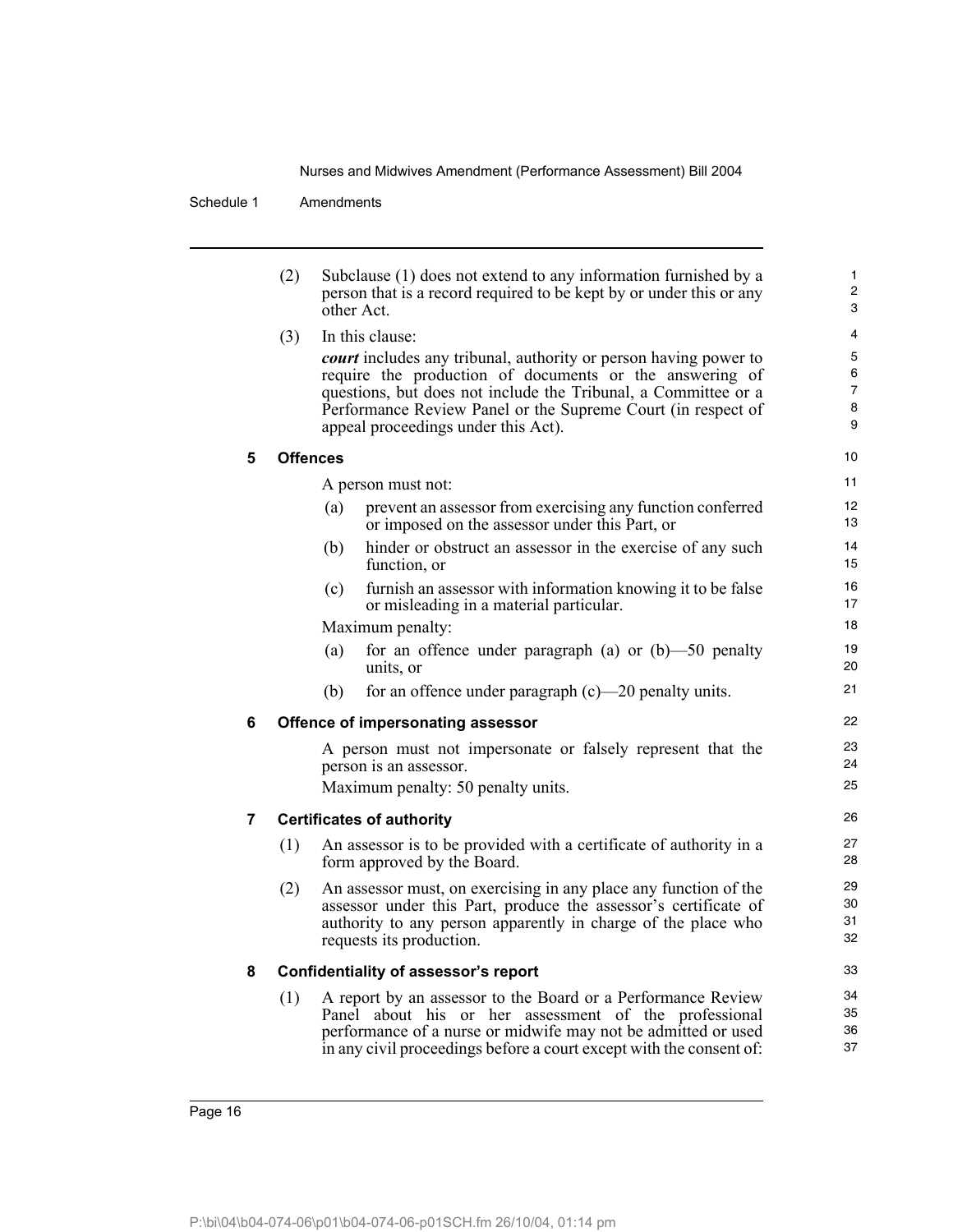| Amendments |     | Schedule 1                                                                                                                                                                                                                                                                                                                                                                             |                                 |
|------------|-----|----------------------------------------------------------------------------------------------------------------------------------------------------------------------------------------------------------------------------------------------------------------------------------------------------------------------------------------------------------------------------------------|---------------------------------|
|            |     | (a)<br>the person giving the report, and<br>(b)<br>the nurse or midwife concerned.                                                                                                                                                                                                                                                                                                     | 1<br>2                          |
|            | (2) | A person may not be compelled to produce the report or to give<br>evidence in relation to the report or its contents in any such civil<br>proceedings.                                                                                                                                                                                                                                 | 3<br>$\overline{4}$<br>5        |
|            | (3) | A report referred to in this clause is a <i>protected report</i> for the<br>purposes of this Act.                                                                                                                                                                                                                                                                                      | 6<br>$\overline{7}$             |
|            | (4) | In this clause:                                                                                                                                                                                                                                                                                                                                                                        | 8                               |
|            |     | <i>court</i> includes any tribunal, authority or person having power to<br>require the production of documents or the answering of<br>questions, but does not include the Tribunal, a Committee or a<br>Performance Review Panel or the Supreme Court (in respect of<br>appeal proceedings under this Act).<br><i>report</i> includes a copy, reproduction and duplicate of the report | 9<br>10<br>11<br>12<br>13<br>14 |
|            |     | or any part of the report, copy, reproduction or duplicate.                                                                                                                                                                                                                                                                                                                            | 15                              |
| 9          |     | <b>Employment-related performance assessment</b>                                                                                                                                                                                                                                                                                                                                       | 16                              |
|            | (1) | In this clause, <i>employment-related</i> assessment means an<br>assessment of the performance of a nurse or midwife that has<br>been carried out by or on behalf of the employer of the nurse or<br>midwife in connection with that employment.                                                                                                                                       | 17<br>18<br>19<br>20            |
|            | (2) | The employer of a nurse or midwife may provide a copy of an<br>employment-related assessment to an assessor who is conducting<br>an assessment of the professional performance of the nurse or<br>midwife for the Board or a Performance Review Panel.                                                                                                                                 | 21<br>22<br>23<br>24            |
|            | (3) | The assessor may attach a copy of the assessment to the<br>assessor's report to the Board or a Performance Review Panel as<br>a part of the assessor's report.                                                                                                                                                                                                                         | 25<br>26<br>27                  |
| Part 2     |     | Provisions relating to performance reviews                                                                                                                                                                                                                                                                                                                                             | 28                              |
| 10         |     | <b>Conduct of performance review</b>                                                                                                                                                                                                                                                                                                                                                   | 29                              |
|            | (1) | A performance review is to be conducted in the manner<br>determined by the Performance Review Panel.                                                                                                                                                                                                                                                                                   | 30<br>31                        |
|            | (2) | The performance review is to be conducted:                                                                                                                                                                                                                                                                                                                                             | 32                              |
|            |     | with as little formality and technicality, and as much<br>(a)<br>expedition, as the requirements of this Act and the proper<br>consideration of the matter permit, and                                                                                                                                                                                                                 | 33<br>34<br>35                  |
|            |     | in the absence of the public.<br>(b)                                                                                                                                                                                                                                                                                                                                                   | 36                              |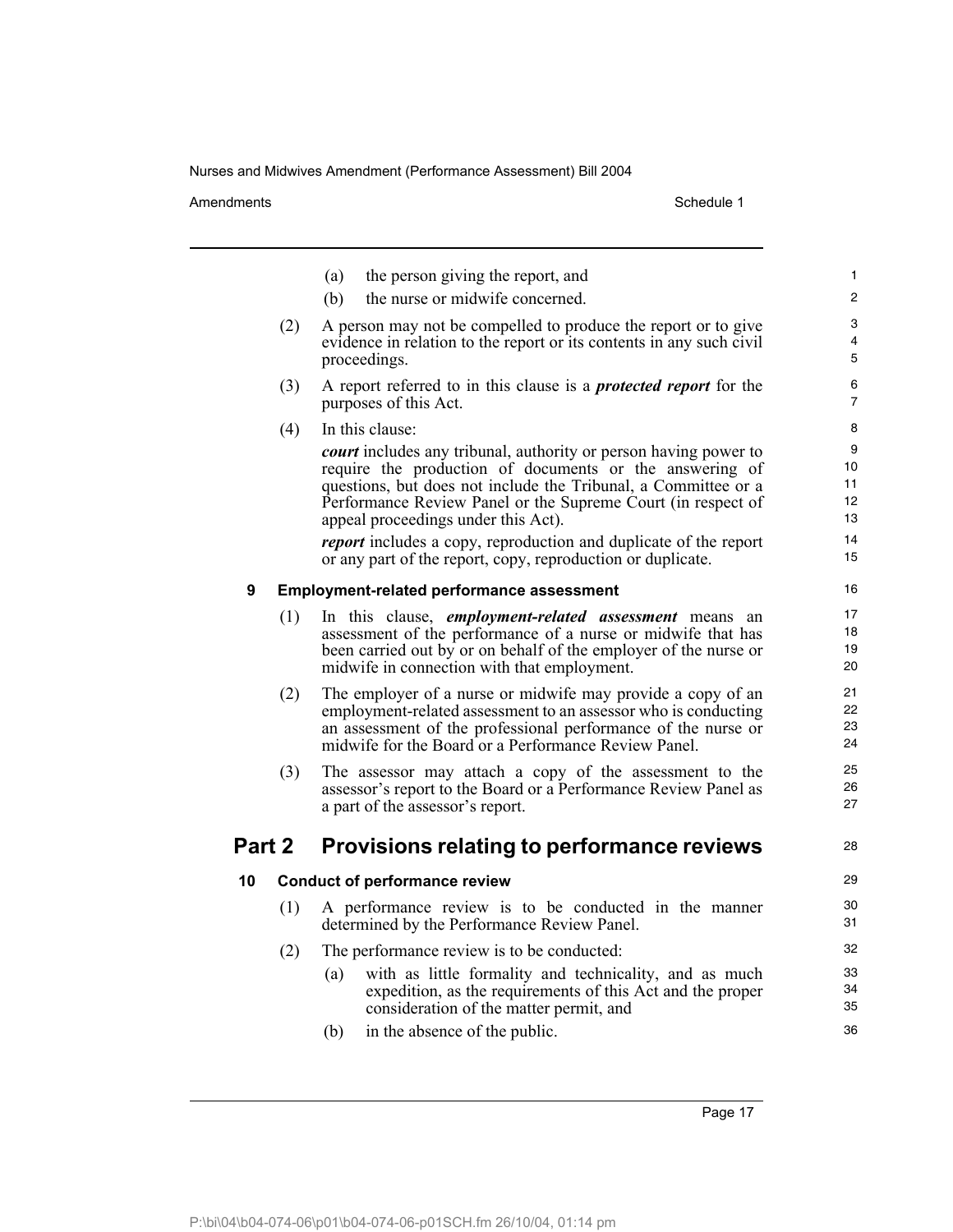|                                                                                                                                                     | (3)                                         | In conducting a performance review a Performance Review<br>Panel is not bound by the rules of evidence but may inform itself<br>on any matter in any way it thinks appropriate.                                         | $\mathbf{1}$<br>$\overline{2}$<br>3 |  |
|-----------------------------------------------------------------------------------------------------------------------------------------------------|---------------------------------------------|-------------------------------------------------------------------------------------------------------------------------------------------------------------------------------------------------------------------------|-------------------------------------|--|
| 11                                                                                                                                                  | Power to summon witnesses and take evidence |                                                                                                                                                                                                                         |                                     |  |
|                                                                                                                                                     | (1)                                         | The chairperson of a Performance Review Panel may summon a<br>person to appear at a performance review and to produce such<br>documents (if any) as are referred to in the summons.                                     | 5<br>6<br>$\overline{7}$            |  |
|                                                                                                                                                     | (2)                                         | The chairperson of the Panel may require a person appearing at<br>the performance review to produce a document.                                                                                                         |                                     |  |
|                                                                                                                                                     | (3)                                         | A person served with a summons to appear at a performance<br>review to give evidence must not, without reasonable excuse:                                                                                               |                                     |  |
|                                                                                                                                                     |                                             | fail to attend as required by the summons, or<br>(a)                                                                                                                                                                    | 12                                  |  |
|                                                                                                                                                     |                                             | (b)<br>fail to attend from day to day unless excused, or released<br>from further attendance, by a member of the Panel.                                                                                                 | 13<br>14                            |  |
|                                                                                                                                                     |                                             | Maximum penalty: 20 penalty units.                                                                                                                                                                                      | 15                                  |  |
|                                                                                                                                                     | (4)                                         | A person appearing at a performance review to give evidence<br>must not, without reasonable excuse:                                                                                                                     | 16<br>17                            |  |
|                                                                                                                                                     |                                             | fail to answer a question that the person is required to<br>(a)<br>answer by the chairperson of the Panel, or                                                                                                           | 18<br>19                            |  |
|                                                                                                                                                     |                                             | (b)<br>fail to produce a document that the person is required to<br>produce by this clause.                                                                                                                             | 20<br>21                            |  |
|                                                                                                                                                     |                                             | Maximum penalty: 20 penalty units.                                                                                                                                                                                      |                                     |  |
| 12                                                                                                                                                  | <b>Power to obtain documents</b>            |                                                                                                                                                                                                                         |                                     |  |
|                                                                                                                                                     | (1)                                         | A member of a Performance Review Panel may, by notice in<br>writing served on a person, require the person:                                                                                                             | 24<br>25                            |  |
|                                                                                                                                                     |                                             | to attend, at a time and place specified in the notice, before<br>(a)<br>a person specified in the notice, being a member of the<br>Performance Review Panel or a person authorised by the<br>Panel in that behalf, and | 26<br>27<br>28<br>29                |  |
|                                                                                                                                                     |                                             | to produce, at that time and place, to the person so<br>(b)<br>specified a document specified in the notice.                                                                                                            | 30<br>31                            |  |
| (2)<br>A person who fails, without reasonable excuse, to comply with a<br>notice served on the person under this clause is guilty of an<br>offence. |                                             |                                                                                                                                                                                                                         | 32<br>33<br>34                      |  |
|                                                                                                                                                     | Maximum penalty: 20 penalty units.          |                                                                                                                                                                                                                         | 35                                  |  |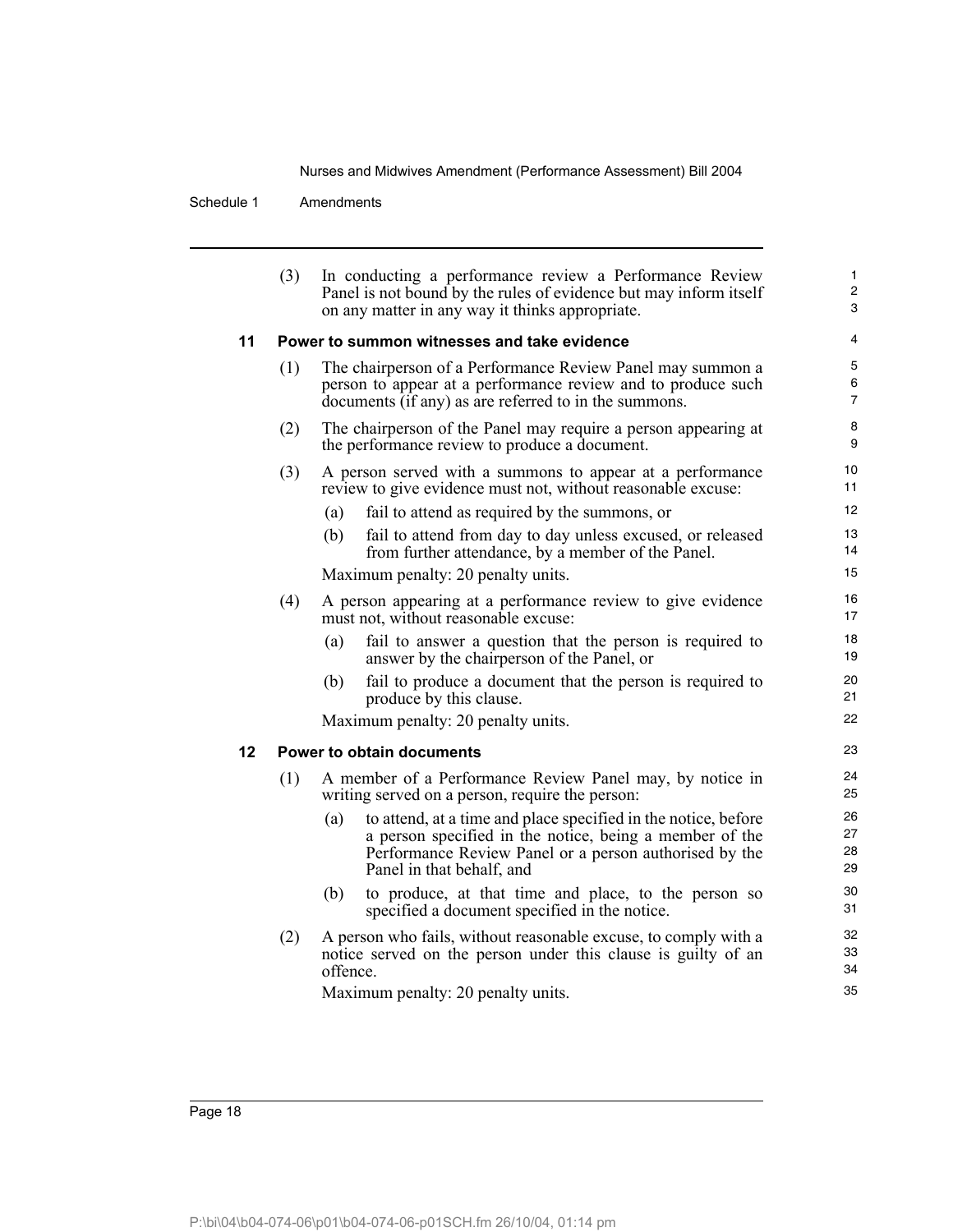Amendments Schedule 1

| 13 |     | Nurse or midwife entitled to make representations                                                                                                                                                                                                                                                                                                                                                                                                                        | $\mathbf{1}$                                 |
|----|-----|--------------------------------------------------------------------------------------------------------------------------------------------------------------------------------------------------------------------------------------------------------------------------------------------------------------------------------------------------------------------------------------------------------------------------------------------------------------------------|----------------------------------------------|
|    | (1) | A nurse or midwife who is the subject of a performance review is<br>entitled to attend at the performance review and make oral or<br>written representations to the Performance Review Panel with<br>respect to the subject matter of the performance review.                                                                                                                                                                                                            | $\overline{c}$<br>3<br>4<br>5                |
|    | (2) | The nurse or midwife is entitled to be accompanied by a legal<br>practitioner or other adviser, but is not entitled to be represented<br>by the legal practitioner or other adviser.                                                                                                                                                                                                                                                                                     | 6<br>$\overline{7}$<br>8                     |
|    | (3) | This clause does not prevent a Performance Review Panel from<br>conducting a performance review in the absence of the nurse or<br>midwife, as long as the nurse or midwife has been informed of the<br>performance review.                                                                                                                                                                                                                                               | 9<br>10<br>11<br>12                          |
| 14 |     | Panel may obtain reports                                                                                                                                                                                                                                                                                                                                                                                                                                                 | 13                                           |
|    | (1) | A Performance Review Panel may, for the purpose of conducting<br>a performance review, obtain a report from a person who, in the<br>opinion of the Panel, is sufficiently qualified or experienced to<br>give expert advice on the matter that is the subject of the<br>performance review.                                                                                                                                                                              | 14<br>15<br>16<br>17<br>18                   |
|    | (2) | Such a report may not be admitted or used in any civil<br>proceedings before a court except with the consent of:                                                                                                                                                                                                                                                                                                                                                         | 19<br>20                                     |
|    |     | the person giving the report, and<br>(a)                                                                                                                                                                                                                                                                                                                                                                                                                                 | 21                                           |
|    |     | the nurse or midwife concerned.<br>(b)                                                                                                                                                                                                                                                                                                                                                                                                                                   | 22                                           |
|    | (3) | A person may not be compelled to produce the report or to give<br>evidence in relation to the report or its contents in any such civil<br>proceedings.                                                                                                                                                                                                                                                                                                                   | 23<br>24<br>25                               |
|    | (4) | A report referred to in this clause is a <i>protected report</i> for the<br>purposes of this Act.                                                                                                                                                                                                                                                                                                                                                                        | 26<br>27                                     |
|    | (5) | In this clause:<br><i>court</i> includes any tribunal, authority or person having power to<br>require the production of documents or the answering of<br>questions, but does not include the Tribunal, a Committee or a<br>Performance Review Panel or the Supreme Court (in respect of<br>appeal proceedings under this Act).<br><i>report</i> includes a copy, reproduction and duplicate of the report<br>or any part of the report, copy, reproduction or duplicate. | 28<br>29<br>30<br>31<br>32<br>33<br>34<br>35 |
| 15 |     | <b>Assessors may assist Panel</b>                                                                                                                                                                                                                                                                                                                                                                                                                                        | 36                                           |
|    | (1) | The Board may appoint one or more assessors to assist a<br>Performance Review Panel with a performance review.                                                                                                                                                                                                                                                                                                                                                           | 37<br>38                                     |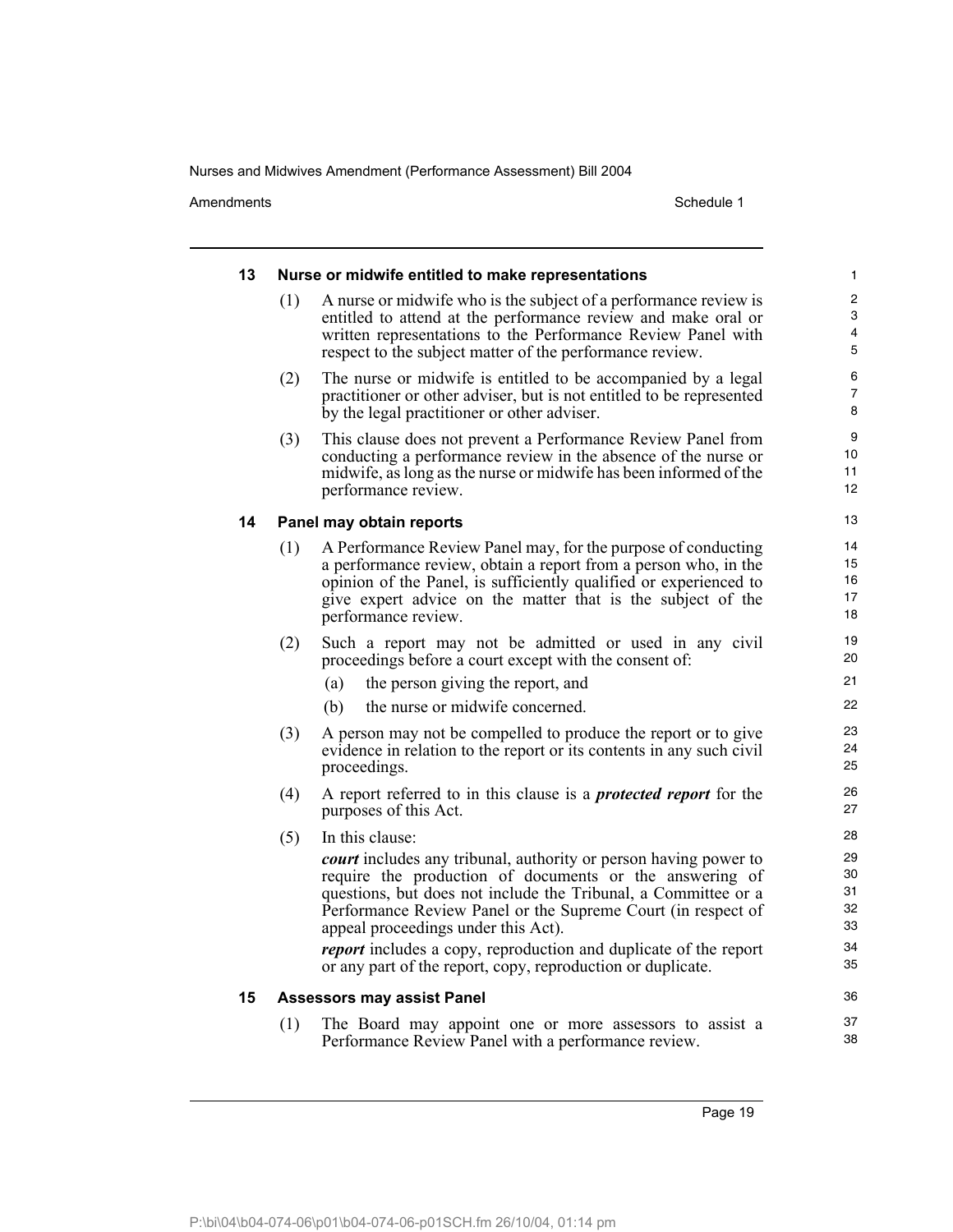|    | (2) |     | The Performance Review Panel may direct such an assessor:                                                                                                                                                                                                                                           | 1                          |
|----|-----|-----|-----------------------------------------------------------------------------------------------------------------------------------------------------------------------------------------------------------------------------------------------------------------------------------------------------|----------------------------|
|    |     | (a) | to conduct an assessment of the professional performance<br>of a nurse or midwife, and report on that assessment to the<br>Panel, and                                                                                                                                                               | $\overline{c}$<br>3<br>4   |
|    |     | (b) | to provide such other assistance in connection with the<br>performance review as the Panel directs.                                                                                                                                                                                                 | 5<br>6                     |
| 16 |     |     | <b>Release of information</b>                                                                                                                                                                                                                                                                       | 7                          |
|    | (1) |     | The chairperson of a Performance Review Panel may, if the<br>chairperson thinks it appropriate in the particular circumstances<br>of the case (and whether or not on the request of the nurse or<br>midwife concerned or any other person):                                                         | 8<br>9<br>10<br>11         |
|    |     | (a) | direct that the name of any witness is not to be disclosed in<br>the performance review, or                                                                                                                                                                                                         | 12<br>13                   |
|    |     | (b) | direct that all or any of the following matters are not to be<br>published:                                                                                                                                                                                                                         | 14<br>15                   |
|    |     |     | (i)<br>the name and address of any witness,                                                                                                                                                                                                                                                         | 16                         |
|    |     |     | the name and address of a nurse or midwife.<br>(ii)                                                                                                                                                                                                                                                 | 17                         |
|    |     |     | (iii)<br>any specified evidence,                                                                                                                                                                                                                                                                    | 18                         |
|    |     |     | the subject matter of the performance review.<br>(iv)                                                                                                                                                                                                                                               | 19                         |
|    | (2) |     | A direction may be amended or revoked at any time by the<br>chairperson of the Performance Review Panel.                                                                                                                                                                                            | 20<br>21                   |
|    | (3) |     | A direction may be given before or during a performance review,<br>but must not be given before the performance review unless<br>notice is given of the time and place appointed by the chairperson<br>of the Performance Review Panel for consideration of the matter<br>to the following persons: | 22<br>23<br>24<br>25<br>26 |
|    |     | (a) | a person who requested the direction,                                                                                                                                                                                                                                                               | 27                         |
|    |     | (b) | the nurse or midwife concerned,                                                                                                                                                                                                                                                                     | 28                         |
|    |     | (c) | such other persons as the person presiding thinks fit.                                                                                                                                                                                                                                              | 29                         |
|    | (4) |     | A person who contravenes a direction given under this clause is<br>guilty of an offence.                                                                                                                                                                                                            | 30<br>31                   |
|    |     |     | Maximum penalty:                                                                                                                                                                                                                                                                                    | 32                         |
|    |     | (a) | in the case of a corporation, 150 penalty units, or                                                                                                                                                                                                                                                 | 33                         |
|    |     | (b) | in any other case, 20 penalty units.                                                                                                                                                                                                                                                                | 34                         |